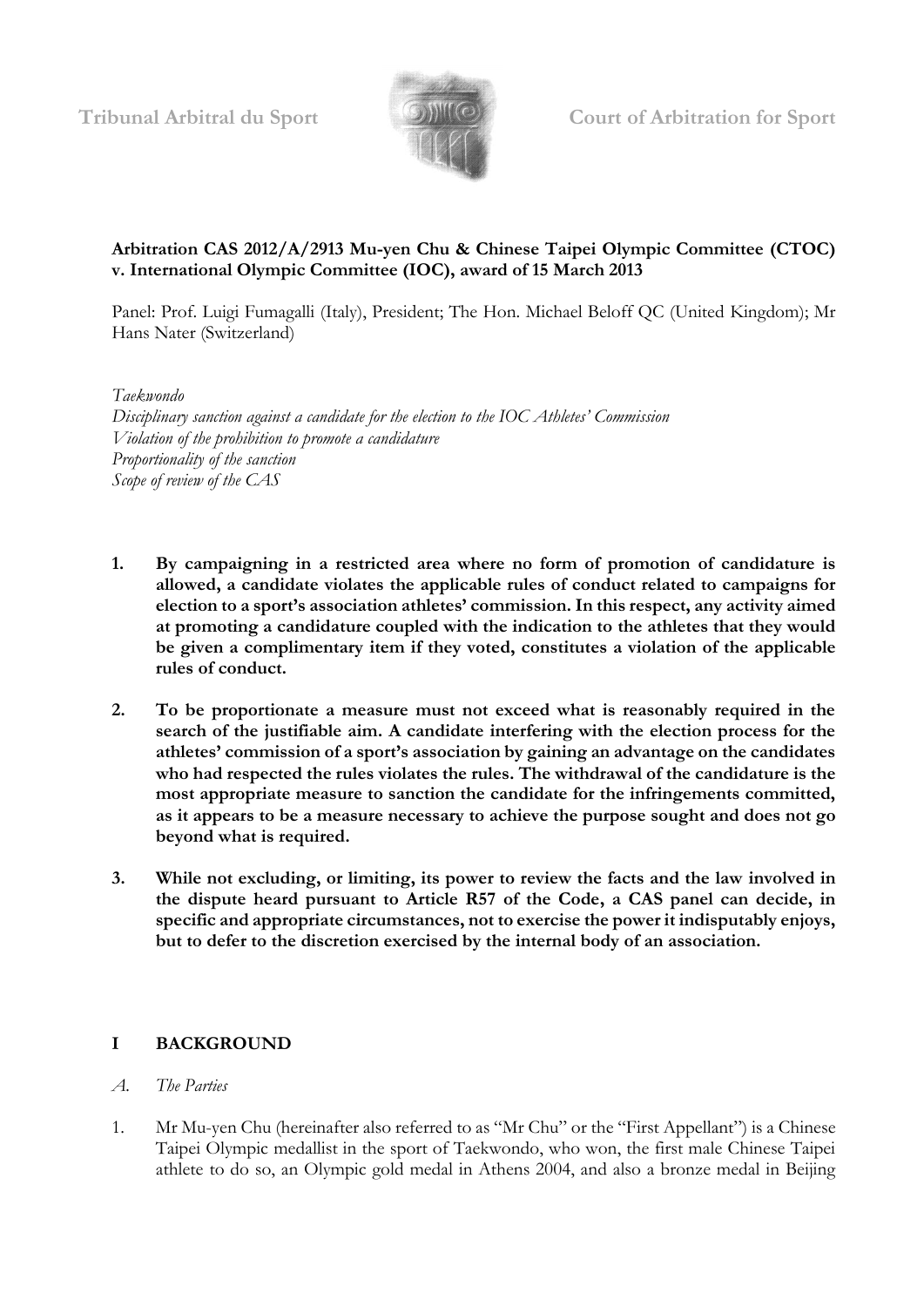2008. Mr Chu is a member of the Chinese Taipei Olympic Committee.

- 2. The Chinese Taipei Olympic Committee (hereinafter also referred to as the "CTOC" or the "Second Appellant") is the National Olympic Committee in Chinese Taipei.
- 3. The International Olympic Committee (hereinafter also referred to as the "IOC" or the "Respondent") is an association under Swiss law, with headquarters in Lausanne, Switzerland. The IOC is the supreme authority of the Olympic Movement, with the primary responsibility to supervise the organization of the Summer and Winter Olympic Games.
- 4. Mr Chu and the CTOC are hereinafter jointly referred to as the "Appellants".

#### *B. The Dispute between the Parties*

- 5. The circumstances stated below are a summary of the main relevant facts, as submitted by the parties in their written pleadings or in the evidence offered in the course of the proceedings. Additional facts may be set out, where relevant, in connection with the legal discussion which follows. While the Panel has considered all the facts, allegations, legal arguments and evidence submitted by the parties in the present proceedings, it refers in its Award only to the submissions and evidence it considers necessary to explain its reasoning.
- 6. On 19 May 2011, the IOC sent to all National Olympic Committees a letter concerning the Games of the XXX Olympiad, to take place in London in 2012 (hereinafter also referred to as the "London OG"). Such letter contained, *inter alia*, some information regarding the election of the IOC Athletes' Commission, which would be held during the London OG, in accordance with paragraph 1 of the Bye-law to Rule 21 of the Olympic Charter, and more specifically regarding the procedure for the presentation of the athletes' candidatures.
- 7. On 1 September 2011, the CTOC submitted to the IOC the nomination of Mr Chu as a candidate for the election to the IOC Athletes' Commission. Attached to the Candidature Proposal Form transmitted by the CTOC was also a copy of the Rules of Conduct Applicable to Campaigns for Election to the IOC Athletes' Commission (hereinafter also referred as the "Rules of Conduct") signed by Mr Chu and the CTOC.
- 8. On 8 December 2011, the IOC Executive Board approved the list of candidates proposed by the National Olympic Committees for the election to the IOC Athletes' Commission. Mr Chu was included in such list.
- <span id="page-1-0"></span>9. In a letter of 24 February 2012, the IOC sent to all candidates some information regarding the election process, including the campaign rules. Additional details, with respect to the promotional activities, were contained in a letter dated 19 June 2012 and in an email message of 17 July 2012. Such email, in particular, attached a map outlining the areas of the Olympic Village in which the promotion of the candidature was permitted or was not permitted.
- 10. On 15 July 2012, Mr Chu arrived in London. On 16 July 2012, he entered the Olympic Village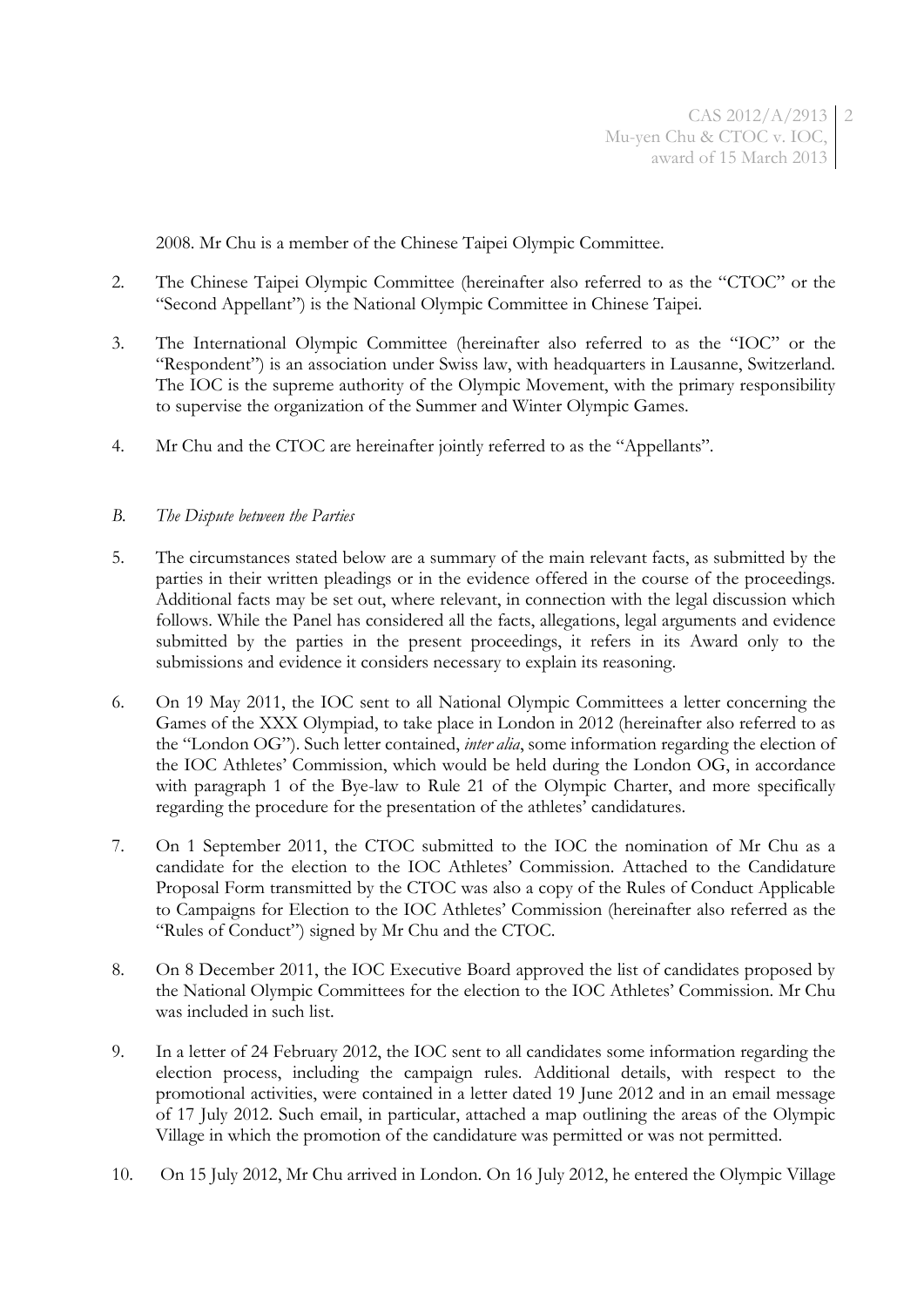and on 17 July 2012 started his campaign for election.

- 11. On 19 July 2012, Mr Chu was approached by Ms Stephanie Genoud-Cabessa of the IOC Sports Department, who reminded him that the Rules of Conduct did not allow candidates to distribute name cards to any of the athletes.
- <span id="page-2-1"></span>12. On 25 July 2012, Ms Genoud-Cabessa received an email from Ms Fiona de Jong, Director of Sport of the Australian Olympic Committee, as follows:

*"A number of our athletes have advised that the Chinese Taipei IOC Athletes Commission nominee has been handling out lollipops in the residential area asking athletes to vote for him in the IOC Athletes Commission. I understood the rules were clear that no promotion and no gifts could be handed out by candidates promoting their candidature.*

*I would be grateful if you could clarify if this is permitted within the rules as we understood it was not and have advised our candidate accordingly"*.

13. On 26 July 2012, Ms Genoud-Cabessa forwarded the email of Ms de Jong to Ms Anita DeFrantz, Chairperson of the IOC Athletes' Commission Election Committee (hereinafter referred to as the "Election Committee"), advising her of the following:

*"A few days ago, I told Mu-Yen Chu that he could not display the election manual. Later the same day, he was displaying a tablet. I reminded him of the rules and that next time I will contact the election committee if he continues. He was really upset as he said that he cannot communicate with athletes who speak other languages than him. …"*.

<span id="page-2-0"></span>14. On 26 July 2012, Ms DeFrantz sent by email to Mr Chu and to the Chef de Mission of the CTOC the following letter:

*"Dear Mu-Yen, dear Mr Lin,*

*Stephanie spoke with you a couple of days ago and reminded you that the Rules of Conduct do not allow you to distribute or display anything related to your candidature for the IOC Athletes' Commission Election.*

*Unfortunately, despite these alerts, we have heard that you may have continued to violate the rules by handing out lollipops to promote your candidature.*

*This e-mail is to remind you once again, that any continuation of this activity will become a violation of the Rules of Conduct and that the Election Committee will take action. …"*.

15. On 9 August 2012, the IOC received an e-mail from the Chef de Mission of the National Olympic Committee of Zimbabwe regarding the election to the IOC Athletes' Commission as follows:

*"I have learnt that the announcement of the results has been postponed to tomorrow.*

*At this stage the candidate from our NOC is not aware of the reasons for the cancellation. However we do hope that it is not too late to bring to your attention concerns that we have regarding the candidates from Japan and Chinese Taipei. Both of these candidates have been campaigning openly in restricted areas, either by word of mouth or using an IPad in the case of the candidate from Chinese Taipei.*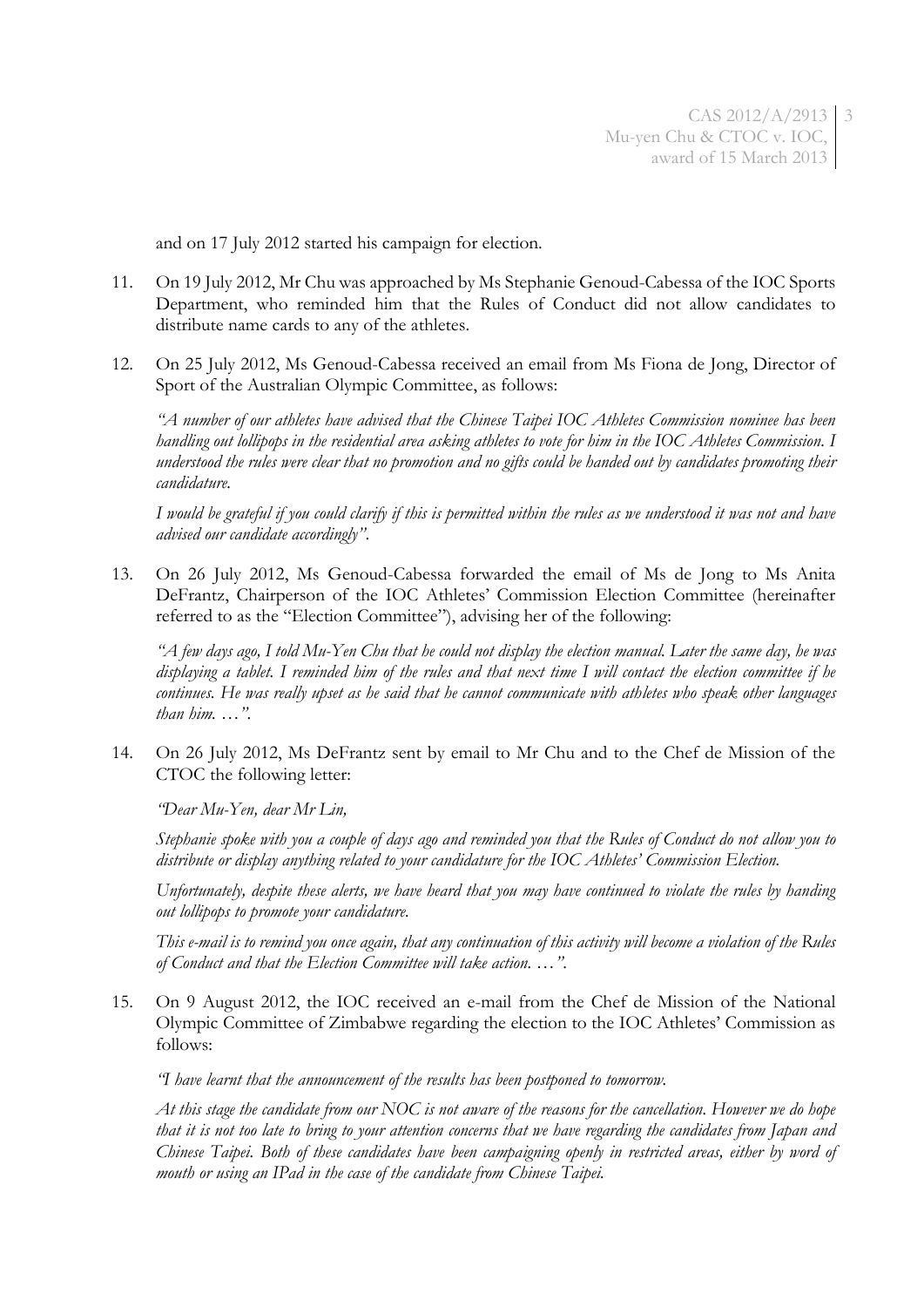*Regrettably our candidate did ask yesterday where she could register her complaint, but she was advised that it would be difficult unless she had evidence. She is not able to produce evidence as she did not have a camera on her each time these violations of the regulations were observed. However we still believe that although there is no evidence it is important for us to register our concerns"*.

16. In the early hours of 10 August 2012, the IOC received another e-mail from Ms Kirsty Coventry, which reads as follows:

*"… I … confirm seeing the Chinese Taipei candidate campaigning just outside the Main Dining Hall using an iPad. This was also on a number of different days but I cannot give you an exact date. I saw him with an iPad but I never saw what was written on it. I was informed by a few other athletes that the message on the iPad was 'Vote'"*.

- 17. On 10 August 2012, a meeting was convened before the Election Committee. Mr Chu was invited to attend. During the meeting Mr Chu, accompanied by the Secretary General of CTOC, was requested to explain the methods of his campaign for the election to the Athletes' Commission.
- 18. On 11 August 2012, Mr Chu and the CTOC received a letter of the IOC Director General, informing them that:

*"the IOC Executive Board, during its meeting on 11 August 2012, accepted the recommendation by the IOC Athletes' Commission Election Committee, pursuant to 6 c) of Annex 2 of the Regulations relating to the IOC Athletes' Commission, namely, the "Rules of Conduct applicable to campaigns for election to the IOC Athletes' Commission", to withdraw Mr Mu-Yen CHU as a candidate for the IOC Athletes' Commission"*.

- 19. The text of the decision adopted by the IOC Executive Board (hereinafter also referred to as the "Decision") reads as follows, in the portions pertinent to Mr Chu's position:
	- *"1. Mr Mu-Yen Chu and … (hereinafter the "Candidates") were candidates for election during the Games of the XXX Olympiad in London to the IOC Athletes' Commission.*
	- *2. The athletes were accused of breaching the "Rules of Conduct Applicable to Campaigns for Election to the IOC Athletes' Commission" (hereinafter the "Rules of Conduct").*
	- *3. These accusations were studied in detail by the IOC Athletes' Commission Election Committee (hereinafter the "Committee").*
	- *4. The Committee heard the Candidates, in the presence of their respective NOC representatives, as well as other witnesses, including representatives of other NOCs and IOC staff responsible for following up with regard to the election procedure. […]*
	- *5. The Committee took note that the Athlete, Mr Mu-Yen Chu, first breached the Rules of Conduct by distributing gifts, contrary to such Rules of Conduct. The Committee sanctioned this breach by giving him a confidential written warning on 26 July 2012.*
	- *6. The Committee subsequently noted that, despite this warning, the Athlete, Mr Mu-Yen Chu, further breached the Rules of Conduct by subsequently campaigning in an area, and by using methods of campaigning, that were prohibited by such Rules of Conduct. […]*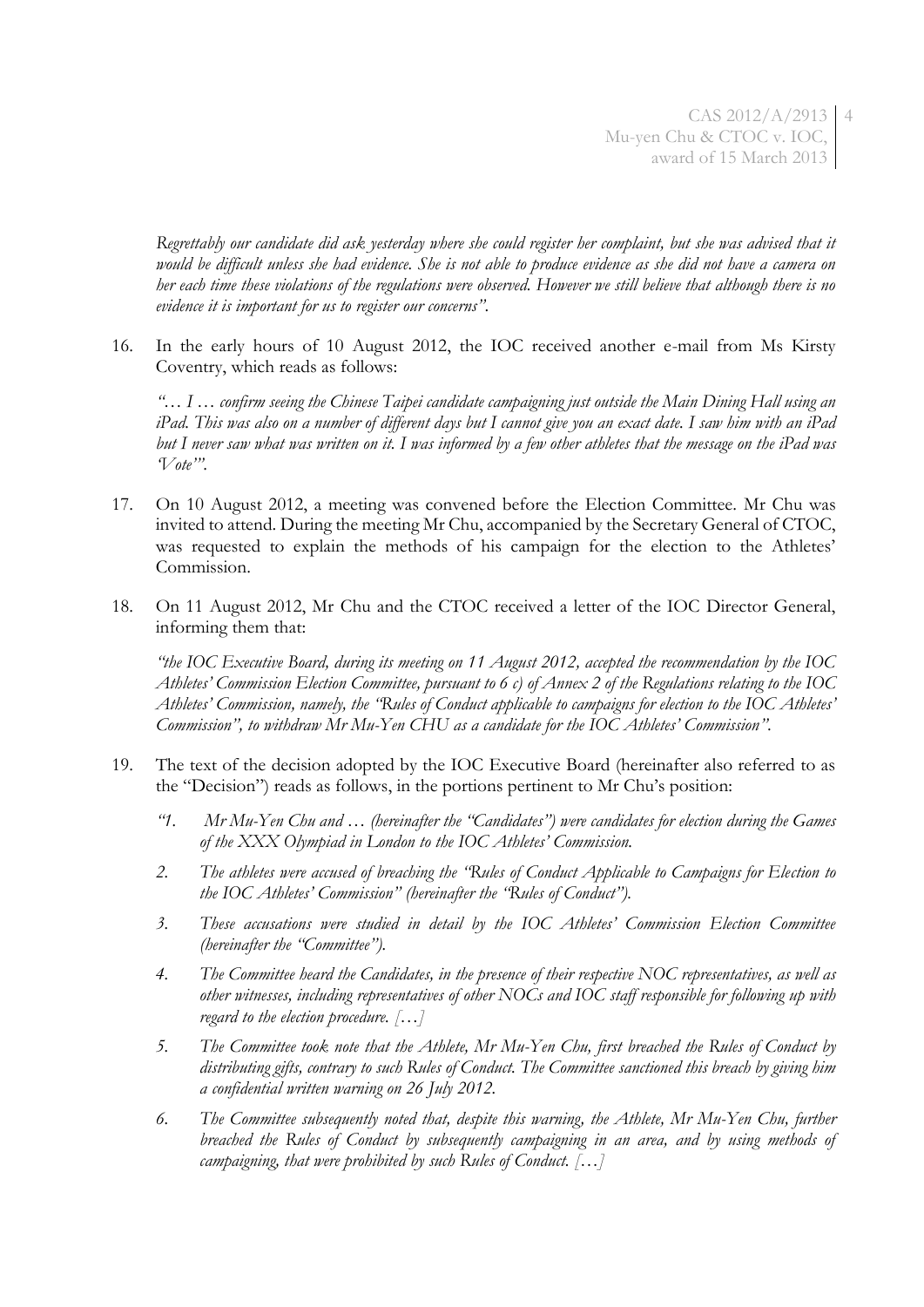- *9. The Committee, after deliberating, considered that the accusations of breach of the Rules of Conduct by the Athletes were proven. The Committee noted that, while some of the breaches were not of a serious nature, other breaches were of a serious nature. Also, the Committee noted that breaches of the Rules of Conduct were committed after the Athletes had already been warned for committing earlier breaches.*
- *10. The Committee stressed the fact that all the candidates to the IOC Athletes' Commission: (i) signed a copy of such Rules of Conduct stating that they had "read and approved" them; and (ii) that the Rules of Conduct were explained in detail to all the candidates to the IOC Athletes' Commission during a meeting dedicated to that effect.*
- *11. The Committee considered as a matter of principle that, in order to be a candidate for the IOC Athletes' Commission, it is necessary to respect the applicable rules and, therefore, decided to recommend to the IOC Executive Board to withdraw the Athletes as candidates for election during the Games of the XXX Olympiad in London to the IOC Athletes' Commission.*
- *12. The IOC Executive Board discussed these cases in great detail with representatives of the Committee and decided to approve the recommendation made by the Committee to withdraw the Athletes as candidates for the IOC Athletes' Commission.*

*CONSIDERING the above, and pursuant to the Olympic Charter, the Regulations Relating to the IOC Athletes' Commission, including Its Annex entitled "Rules of Conduct Applicable to Campaigns for Election to the IOC Athletes' Commission".*

## *THE EXECUTIVE BOARD OF THE INTERNATIONAL OLYMPIC COMMITTEE DECIDES*

- *I. To withdraw Mr Mu-Yen Chu (Chinese Taipei) and … as candidates for election during the Games of the XXX Olympiad in London to the IOC Athletes' Commission; and*
- *II. This Decision shall enter into force immediately"*.
- 20. On 11 August 2012, the President of the CTOC wrote two letters, one to the IOC Director General, the other to Ms DeFrantz, requesting, *inter alia*, an indication of the reasons of the Decision adopted by the IOC Executive Board and of the recommendation made by the Election Committee, and a reversal of such decision and recommendation.
- 21. On 12 August 2012, the IOC Director General answered to the President of the CTOC that the IOC Executive Board had resolved to maintain the Decision.
- 22. In a letter of 13 August 2012, the President of the CTOC implored the IOC President to *"check into this matter"*, and more specifically into *"several facts that the* [Election] *Committee may have overlooked in its recommendation"* to the IOC Executive Board.
- 23. On 23 August 2012, Mr Chu sent a letter to Ms DeFrantz *"to lodge an appeal"* against the revocation of the candidature decided by the IOC.
- <span id="page-4-0"></span>24. In an e-mail of 30 August 2012, the IOC Director of Legal Affairs advised Mr Chu and the CTOC of the following: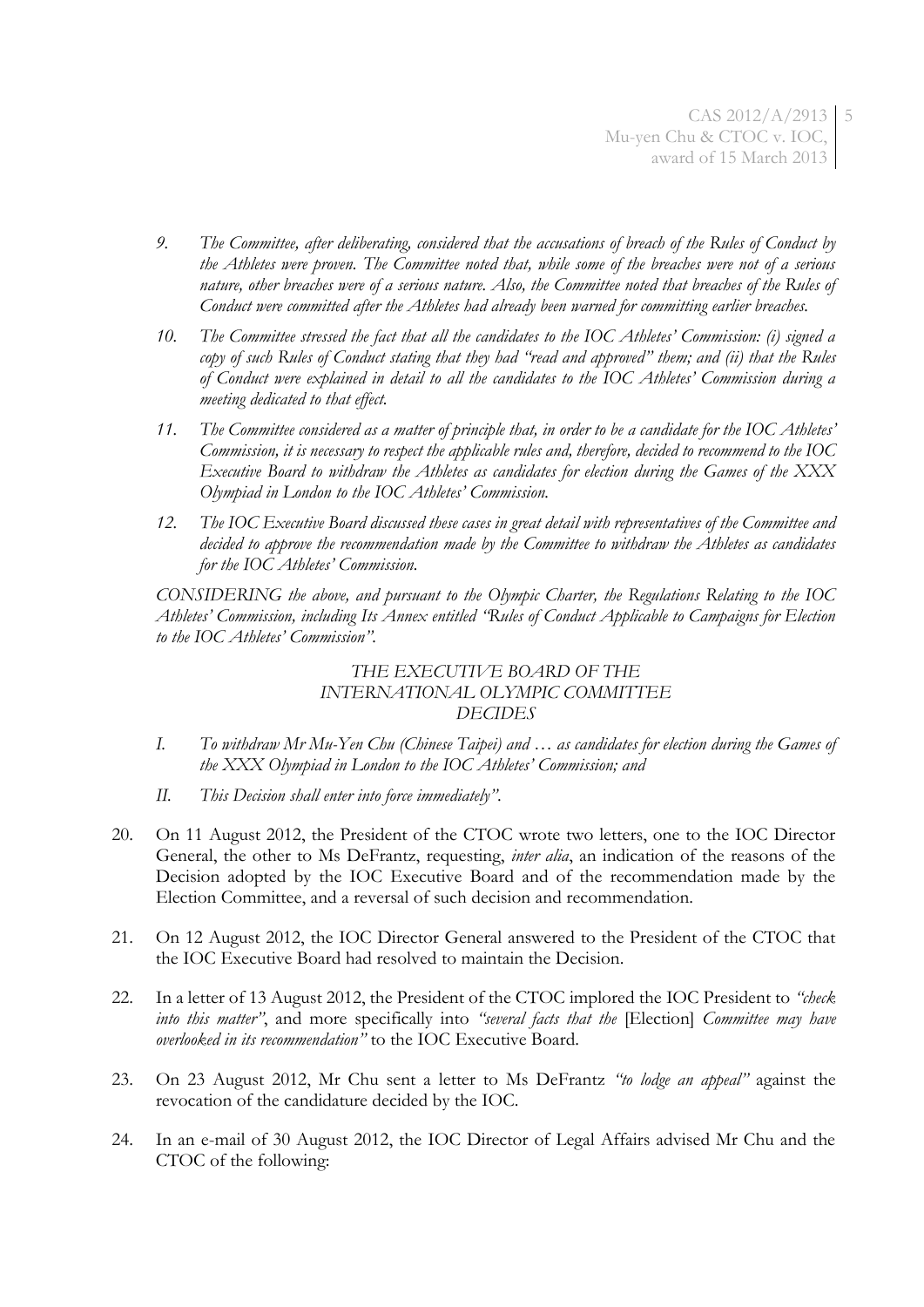*"This is in response to your two letters, both dated 23 August 2012, which were addressed to Ms Anita de Frantz …* 

*Please note that this Decision of the IOC Executive Board is not appealable to the IOC.*

*If you wish to appeal the Decision of the IOC Executive Board to the Court of Arbitration for Sport (CAS), I bring your attention to R49 of the Code of Sports-related Arbitration and Mediation Rules, which states, in part, that:*

*"… the time limit for appeal shall be twenty-one days from the receipt of the decision appealed against …""*.

## **II THE ARBITRAL PROCEEDINGS**

- *A. The CAS Proceedings*
- 25. On 3 September 2012, Mr Chu and the CTOC filed by e-mail a statement of appeal with the Court of Arbitration for Sport (hereinafter also referred to as the "CAS"), pursuant to Article R48 of the Code of Sports-related Arbitration (hereinafter also referred to as the "Code"), to challenge the Decision.
- 26. On 4 September 2012, the CAS Secretary General advised the Appellants that Article R31 of the Code did not mention e-mails as a communication method with the CAS, and drew the Appellants' attention to the conditions and requirements to file a statement of appeal with the CAS.
- 27. On 5 September 2012, the Appellants' statement of appeal was received by CAS by telefax. The CAS Court Office acknowledged receipt in a letter of the same date.
- 28. In a letter dated 10 September 2012, the Hon. Michael J. Beloff QC was nominated as arbitrator by the Appellants.
- 29. On 17 September 2012, the Appellants submitted some evidentiary requests, asking the President of the CAS Appeals Arbitration Division or the Panel to

*"a) Order the Respondent to disclose to the Appellants its Reasoned Decision, if any, along with any evidence which purports to support the allegations;*

*b) Allow the Appellants to submit their Witness Statements only after the Respondent has complied with Order a) above and subject to the issuance of such Order against the Respondent"*.

- 30. In a letter of 20 September 2012, the IOC nominated Dr Hans Nater as arbitrator. In addition, the Respondent objected to the Appellants' evidentiary requests, indicating that the challenged Decision *"consists in a complete written decision"* and that *"the Appellants have been fully informed of all facts and allegations concerned, inasmuch as they have been heard by the IOC Athletes' Commission Election Committee on 10 August 2012"*.
- 31. On 21 September 2012, the Appellants insisted on their evidentiary requests.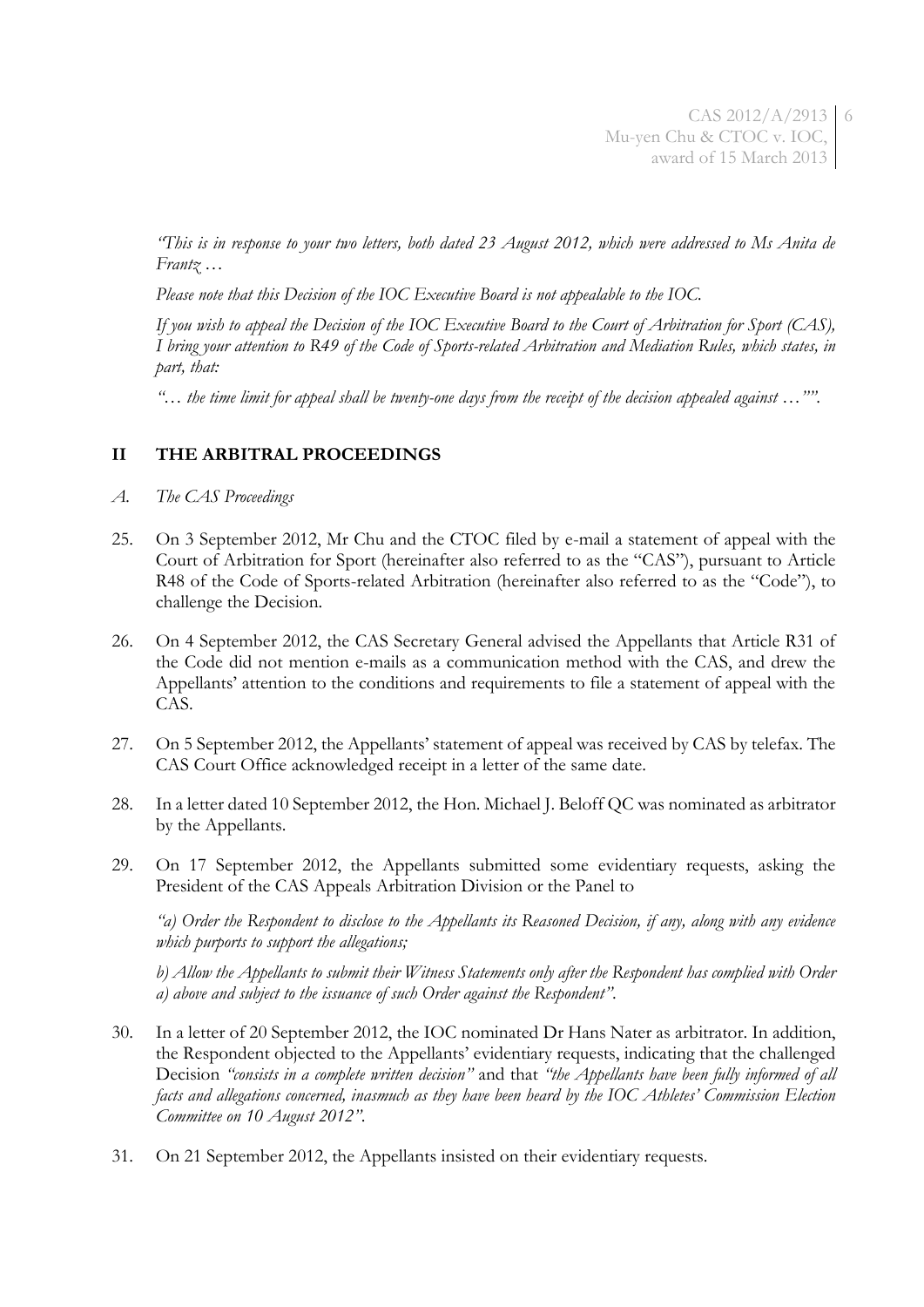- 32. In a letter of 24 September 2012, the CAS Court Office informed the parties that the President of the CAS Appeals Arbitration Division had considered the Appellants' evidentiary requests together with the Respondent's reply and had decided to invite the Appellants to file their appeal brief, while reserving for the Panel any final decision as to the evidentiary measures requested by the Appellants.
- 33. On 25 September 2012, the Appellants filed their appeal brief in accordance with Article R51 of the Code, together with 23 exhibits, including witness statements signed by Mr Chu, by Ms Jacqueline Shen (Deputy Secretary General of the Second Respondent), by Mr Kevin Chen (Secretary General of the Second Respondent), and by Mr David Owen (a journalist).
- 34. On 12 October 2012, the Appellants submitted a petition pursuant to Article R34 of the Code to challenge the appointment of Dr Hans Nater as an arbitrator.
- 35. In a letter of 24 October 2012, the Respondent opposed the challenge and confirmed its appointment of Dr Nater.
- 36. On 31 October 2012, the Respondent filed an answer to the appeal, with 22 Exhibits, seeking its dismissal. Attached to the answer, the Respondent also lodged witness statements signed by Ms Busi Chindove (Chef de Mission at the London OG of the National Olympic Committee of Zimbabwe), by Ms Kirsty Coventry (an athlete entered by the National Olympic Committee of Zimbabwe to stand for election to the Athletes' Commission at the London OG), by Mr Christophe de Kepper (IOC Director General), by Ms Stephanie Genoud-Cabessa (project assistant in the IOC Sports Department), by Ms Donatella Minelli (head of the International Relations Department of the Italian National Olympic Committee), and by Mr Antonio Rossi (an athlete entered by the Italian National Olympic Committee to stand for election to the Athletes' Commission at the London OG).
- 37. On 9 November 2012, the Board of the International Council of Arbitration for Sport issued a decision dismissing the Appellants' challenge of Dr Nater. On 19 November 2012, an original copy of such decision was transmitted to the parties by the CAS Court Office.
- 38. On 16 November 2012, the Appellants expressed their preference for a hearing to be held in this case and requested from the Panel the following evidentiary measures:
	- *"a. Order the Respondent to disclose to the Appellants its Reasoned Decision, if any exists, along with any evidence which purports to support the allegation. …*
	- *b. Order the Respondent to disclose the Minutes of the Election Committee Meeting and its recommendation, along with the Minutes of the Executive Committee's Meeting;*
	- *c. … deem all documents submitted by the Respondent, in any language other than English, inadmissible;*
	- *d. … encourage the Respondent to call Mrs DeFrantz … to give evidence before the Panel"*.
- 39. In a letter dated 22 November 2012, the Respondent requested that the Appellants' evidentiary requests be dismissed. In a letter of 23 November 2012, the Appellants repeated their requests.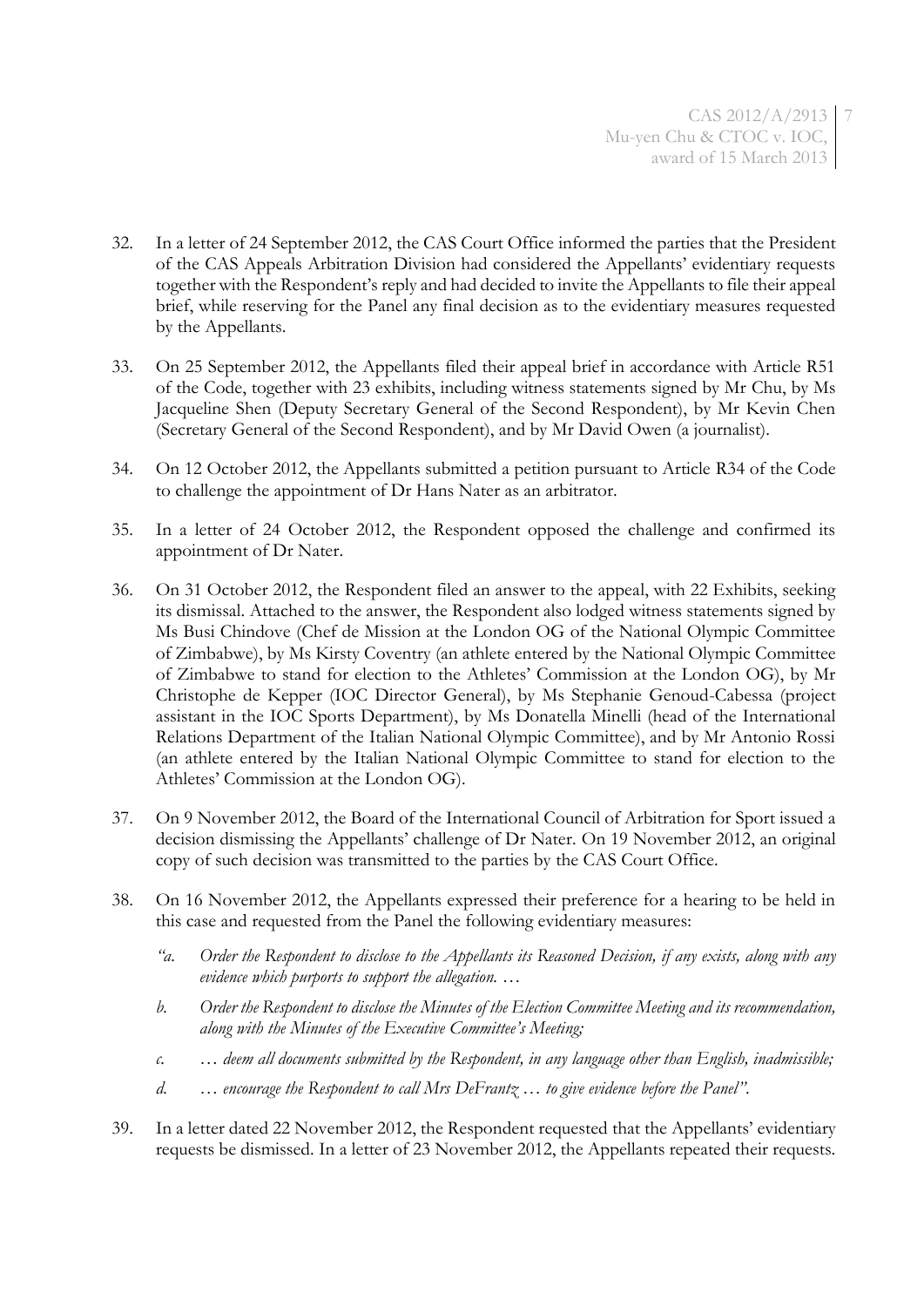- 40. By communication dated 29 November 2012, the CAS Court Office informed the parties, on behalf of the President of the CAS Appeals Arbitration Division, that the Panel had been constituted as follows: Prof. Luigi Fumagalli, President of the Panel; the Hon. Michael J. Beloff QC and Dr Hans Nater, arbitrators.
- 41. In a letter of 7 December 2012, the Panel addressed the Appellants' evidentiary requests as follows:
	- *"1. The Panel notes the IOC's response to the Appellant's request for a copy of the "Reasoned Decision". Given that response and the material contained in and supplied with the Answer, the Panel does not consider it necessary to issue an order in this respect. The parties are, however, reminded that it is their duty to substantiate their claims before the Panel in order to satisfy their burden of proof under the applicable law. The Panel will evaluate whether the appealed decision is justified or not on the basis of the evidence on the record.*
	- *2. The Appellants are invited to indicate within seven days of receipt of this letter which documents in the file they wish the IOC to translate.*
	- *3. The Appellants are invited to particularise within seven days of receipt of this letter, the subjects on which they wish to question Ms de Frantz and why such subjects are relevant to the case and material to its outcome. Upon receipt of the Appellants' response, the IOC will be granted the opportunity to state its position. The Panel for the present reserves its position on whether it would be assisted by evidence from a member of the Election Committee and/or Executive Board. In the interim, the IOC is invited to contact Ms de Frantz in order to secure her provisional availability for the hearing.*
	- *4. The IOC is requested to send the CAS Court Office five copies of the complete case file for this matter, including extracts of the minutes of the meeting of the IOC Election Committee and of the IOC Executive Board in which the subject matter of the appealed decision was discussed, within seven days of receipt of this letter.*
	- *5. The parties are requested to indicate within seven days of this letter which witnesses called by the other side they wish to cross-examine at the hearing"*.
- <span id="page-7-0"></span>42. In a letter dated 19 December 2012, the Appellants addressed the procedural directions issued by the Panel on 7 December 2012. In particular, the Appellants requested that Ms Chindove, Ms Genoud-Cabessa, Ms Coventry and Mr de Kepper be made available for cross-examination at the hearing and underlined the importance of examining Ms DeFrantz as a witness on the following points:
	- i. *"a full and detailed explanation of the Rules of Conduct and their exact applicability to the First Appellant's situation"* and *"of what is 'permissible' and what is not, during an election campaign"*;
	- ii. *"the reasons why the contents"* of the *"comprehensive oral report"* offered by Ms DeFrantz to the IOC Executive Board *"are not known to the Respondents and … to the Panel"* and *"why the Respondent's case is not ill-founded"*;
	- iii. the warning given to Mr Chu by letter of 26 July 2012 *"regarding his behaviour and his alleged distribution of lollipops"*;
	- iv. the letter sent to Ms DeFrantz by CTOC on 11 August 2012, *"regarding the allegations and*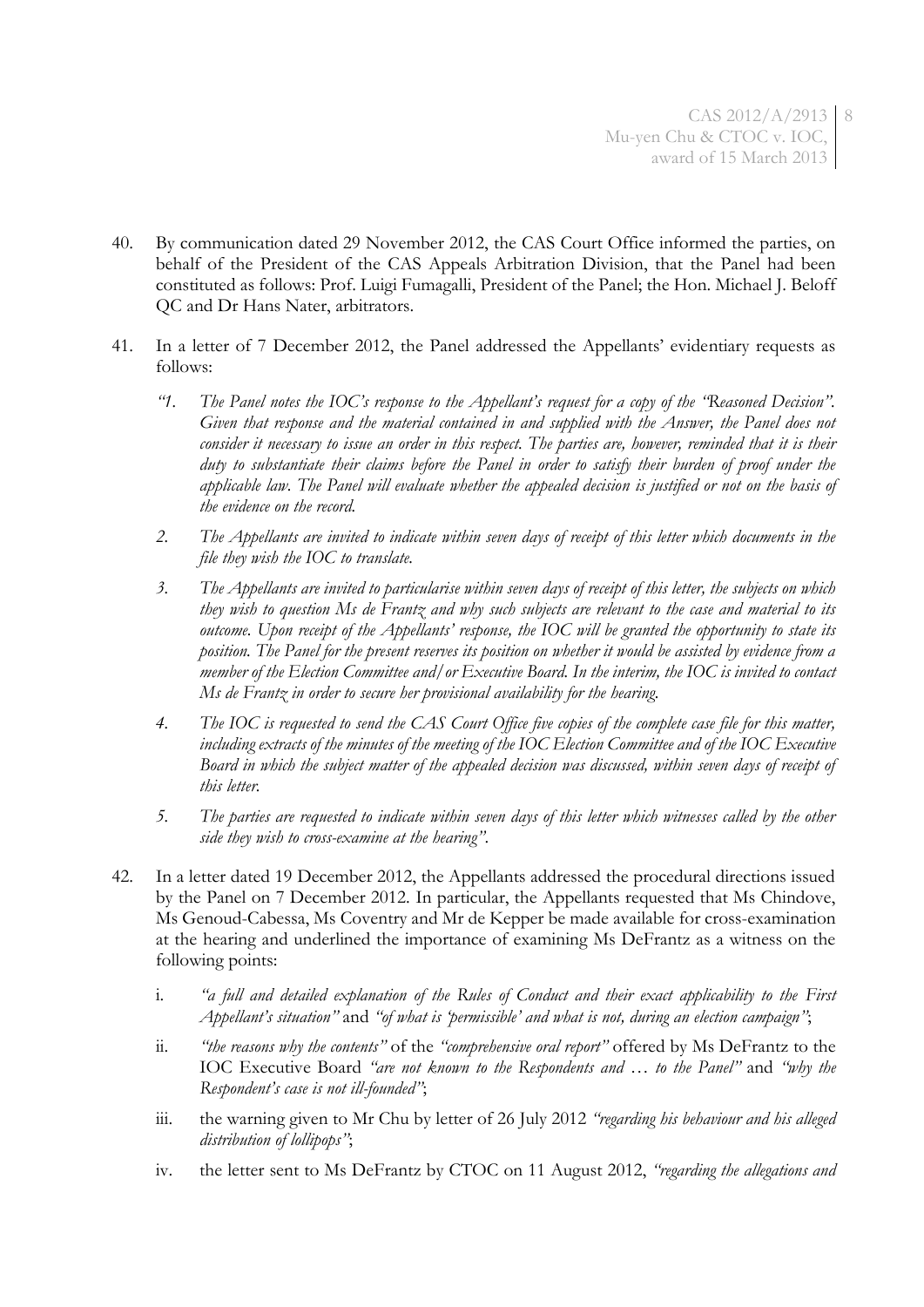*the sanction imposed on Mr Chu"*, which had remained unanswered.

- 43. On 21 December 2012, the IOC, following the Panel's directions of 7 December 2012, lodged with the CAS Court Office the *"case file"* (including the *"documents provided to the Executive Board members at the meeting of 11 August 2012 as a basis of discussion"*, and the *"relevant extracts of the minutes of the meetings of the Executive Board of 11 and 12 August 2012"*), together with a *"note"* summarizing the procedural chronology of the proceedings. At the same time, the Respondent indicated that it wished to cross-examine Ms Shen, Mr Chen and Mr Owen.
- 44. In a letter dated 27 December 2012, the IOC stated its objection to the Appellants' request that Ms DeFrantz be heard as a witness.
- 45. On 7 January 2013, the Appellants *inter alia* noted that Ms Burns, a witness to be called by the Respondent, had not submitted a witness statement, confirmed that they were contesting all witness statements provided by the Respondent, and made comments on the documents lodged by the IOC on 21 December 2012.
- 46. In a letter dated 8 January 2013, the CAS Court Office, writing on behalf of the Panel, informed the parties of the following:

*"having considered the recent correspondence in this matter, the Panel does not find it necessary to order the IOC to present Ms DeFrantz as a witness. The Panel considers that it is for the parties to decide whom they wish to call and that the Panel remains free to draw any appropriate inferences from their choice and will be available to hear from the parties with regard to such inferences, including the Appellants' position on the IOC's decision not to call Ms DeFrantz, at the hearing"*.

- 47. In the same letter a tentative agenda for the hearing was suggested. In a letter of 9 January 2013, the Panel informed the parties that the examination of Ms Burns would follow the rules applicable to all other witnesses.
- 48. On 10 January 2013, the CAS Court Office, on behalf of the President of the Panel, issued an order of procedure (hereinafter referred to as the "Order of Procedure"), which was accepted and countersigned by the parties.
- 49. On 10 January 2013, the Appellants requested that the IOC be invited to provide a witness statement signed by Ms Burns.
- 50. On the same 10 January 2013, the Appellants' letter was forwarded by the CAS Court Office to the IOC, with the indication that *"the Panel considers that the submission of a witness statement by Ms Burns … would assist in the efficient running of the hearing"*.
- 51. On 16 January 2013, the IOC filed with the CAS Court Office a witness statement signed by Ms Burns.
- 52. In a letter of 16 January 2013, the Appellants lodged with the Panel a request for further disclosure by the Respondent of *"important information"*. In particular, the Appellants requested that the Panel order the IOC to disclose a copy of a *"Memorandum"* drafted by its Juridical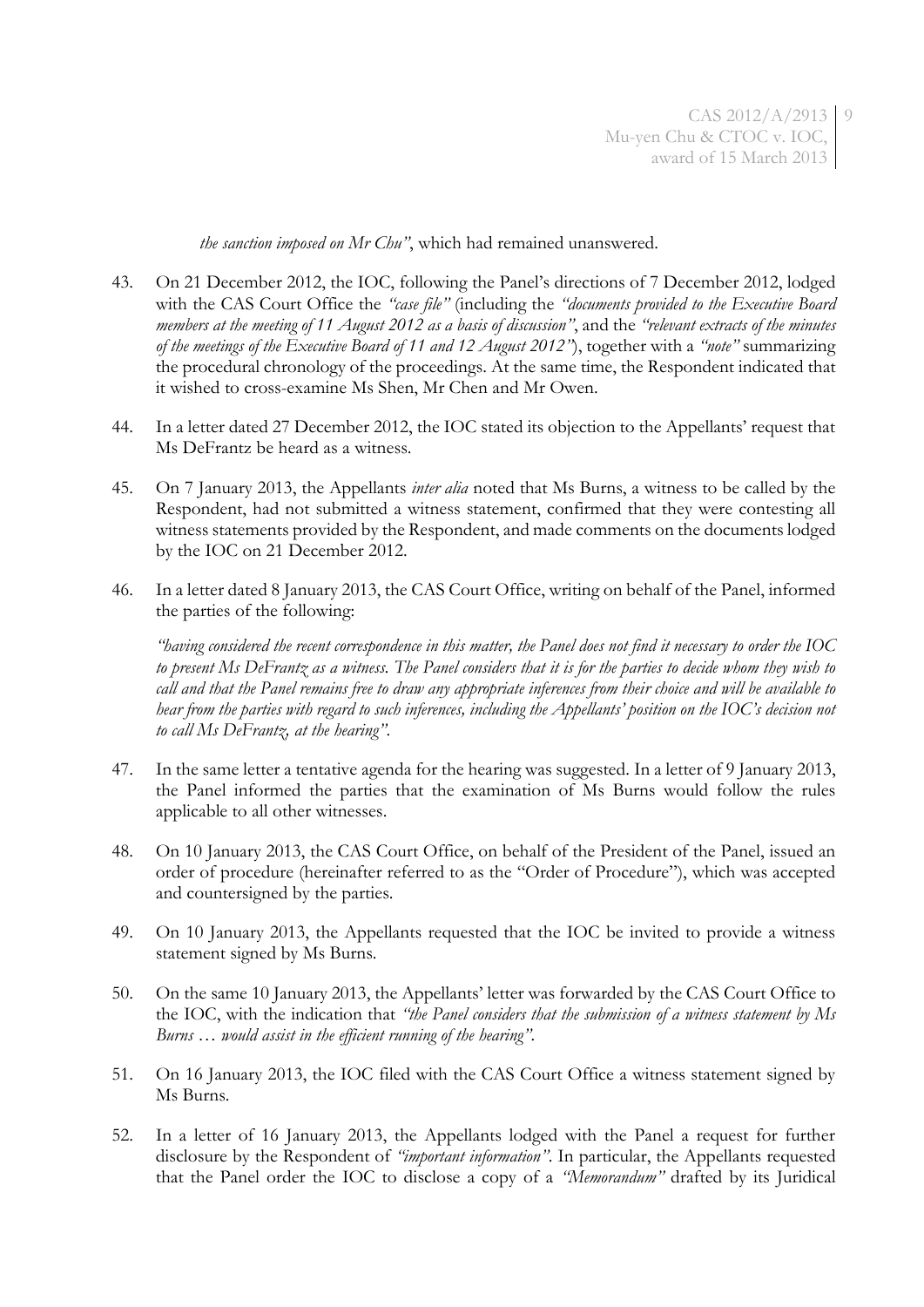Committee, allegedly discussing the Appellants' case and objecting to the application of any sanction on Mr Chu.

- 53. On 17 January 2013, following a request for clarification by the Panel, the Appellants specified that their counsel had received the day before a communication from a *"Senior Member of the IOC"* with the confidential information that *"a Report (referred to as a "Memorandum") had been prepared by the IOC Juridical Committee on the 11th August 2012"* and was *"highly critical of the IOC Election Committee's position"*.
- 54. On 18 January 2013, the IOC answered that request by advising that *"neither the IOC Juridical Commission nor any other organ of the IOC has prepared any report or memorandum regarding Mr Chu or the subject matter of these proceedings"*.
- 55. A hearing was held on 21 January 2013 on the basis of the notice given to the parties in the letter of the CAS Court Office dated 7 December 2012. The Panel was assisted at the hearing by Ms Louise Reilly, Counsel to the CAS, and by Mr Sandro Nücken, trainee at the CAS. The following persons attended the hearing:

|                        | for the Appellants: | Mr Chu in person, Ms Shen, Deputy Secretary General of the<br>CTOC, and Mr Chen, Secretary General of the CTOC,<br>assisted by Dr Gregory Ioannidis and Mr Philip Gibbs,<br>counsel, by Ms Leanne Coulton, Ms Harriotte Underwood<br>and Mr Selvyn Hawkins, assistants, and by Ms Olive Huang,<br>interpreter; |
|------------------------|---------------------|----------------------------------------------------------------------------------------------------------------------------------------------------------------------------------------------------------------------------------------------------------------------------------------------------------------|
| $\dddot{\mathbf{u}}$ . | for the Respondent: | Mr Christophe Dubi, IOC Sports Director, Mr André Sabah,<br>Legal Counsel, IOC Department of Legal Affairs, assisted by<br>Dr François Carrard, Mr Ross Wenzel and Ms Sophie Roud,<br>counsel.                                                                                                                 |

- 56. At the hearing, the parties made submissions in support of their respective cases. Mr Chu, Ms Shen, Mr Chen and Mr Owen were heard as witnesses called by the Appellants, while Ms Chindove, Ms Genoud-Cabessa, Ms Burns, Ms Coventry and Mr de Kepper were heard as witnesses called by the Respondent. At the outset of the hearing, the Appellants declared that they did not wish to cross-examine Mr Rossi or Ms Minelli, witnesses indicated by the IOC, on grounds of the irrelevance of their declarations.
- 57. All witnesses confirmed the content of their respective witness statements. The depositions and declarations can be briefly summarized as follows:
	- i. Mr Chu explained his campaigning activity and underlined *inter alia* that
		- he never accompanied anybody to the voting station,
		- he simply informed the other athletes that they would receive an umbrella, courtesy of the IOC, if they voted,
		- the distribution of business cards is the normal way in Asia by which a person introduces him/herself,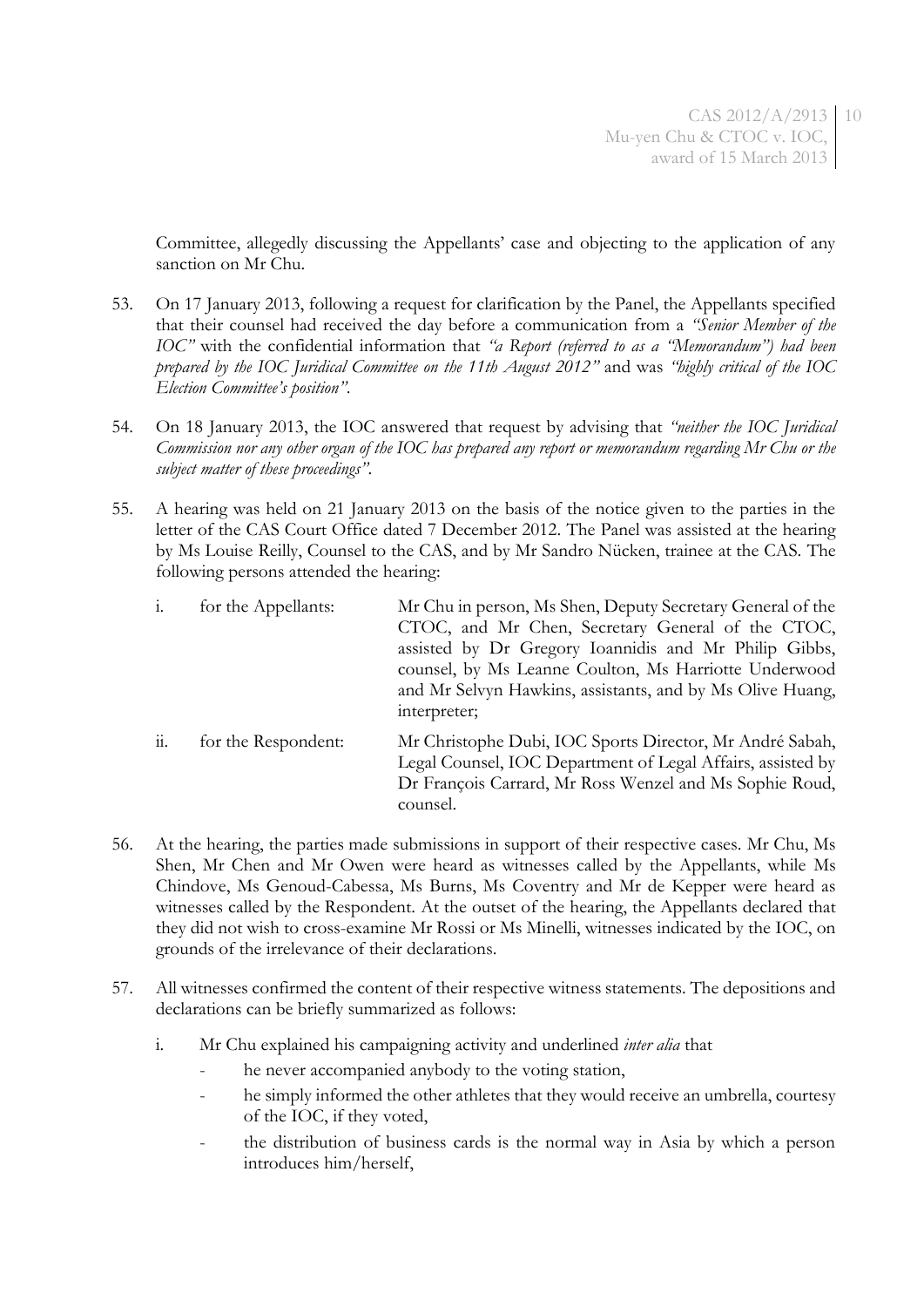- the cards he distributed bore the indication of his name and of his sporting achievements and profession, without any reference to his candidature, and were the normal cards he still currently uses,
- he stopped distributing name cards after being warned by Ms Ms Genoud-Cabessa on 19 July 2012,
- the iPad he used contained only material coming from the election manual prepared by the IOC,
- he never distributed lollipops to anybody as immediately confirmed to Mr Genoud-Cabessa upon receipt of the letter of 26 July 2012;
- ii. Ms Shen testified about the campaigning activities of Mr Chu. She confirmed that she never saw him, or anybody, distributing lollipops, and that Mr Chu had told her that the material in the iPad he was using only came from the IOC. Ms Shen also mentioned that she cautioned Mr Chu not to hand out name cards; however, she did not "actively" ask him to stop;
- iii. Mr Chen testified that during the hearing of Mr Chu before the Election Committee on 10 August 2012, members of that Committee had accepted that Mr Chu did not campaign in the prohibited area;
- iv. Mr Owen reported on his coverage, as a journalist, of the events concerning the withdrawal of Mr Chu's candidature. More specifically, he testified about the information he had received from a *"reliable senior IOC member"* that the Election Committee had originally decided not to take any measure against Mr Chu, finding that the evidence against him was insufficient, and that it was only after a second stage of deliberation, in a meeting not attended by all members, had the Election Committee decided to withdraw the candidature of Mr Chu;
- v. Ms Genoud-Cabessa explained her role in the organization of the election to the Athletes' Commission. As regarded Mr Chu, on the basis of her encounters with him in the Olympic Village, she described his campaigning method as "pushy". She had met him in the restricted area but only before the map defining it had been circulated: but after that, she had never seen Mr Chu campaigning in that restricted area. She mentioned her difficulties in conversing with Mr Chu, as his English was very poor: when Mr Chu met her to protest with respect to the alleged distribution of lollipops, she had the impression he did not fully understand what she was saying.
- vi. Ms Burns declared that she attended a meeting on 9 August 2012 with Ms Chindove and a second meeting on 10 August 2012 with Ms Chindove and Ms Coventry, when the campaigning of Mr Chu was discussed. She confirmed that the results of the election to the Athletes' Commission were verified by the Election Committee the night of 8 August 2012, immediately after the end of the voting operations, but remained confidential until their public announcement on 11 August 2012; such announcement was originally scheduled for 9 August 2012 at 14:00, but was postponed by decision taken on the morning of that day;
- vii. Ms Coventry testified that she was approached three times, twice in the restricted area and once outside it, by Mr Chu, who was asking for her vote, unaware that she was also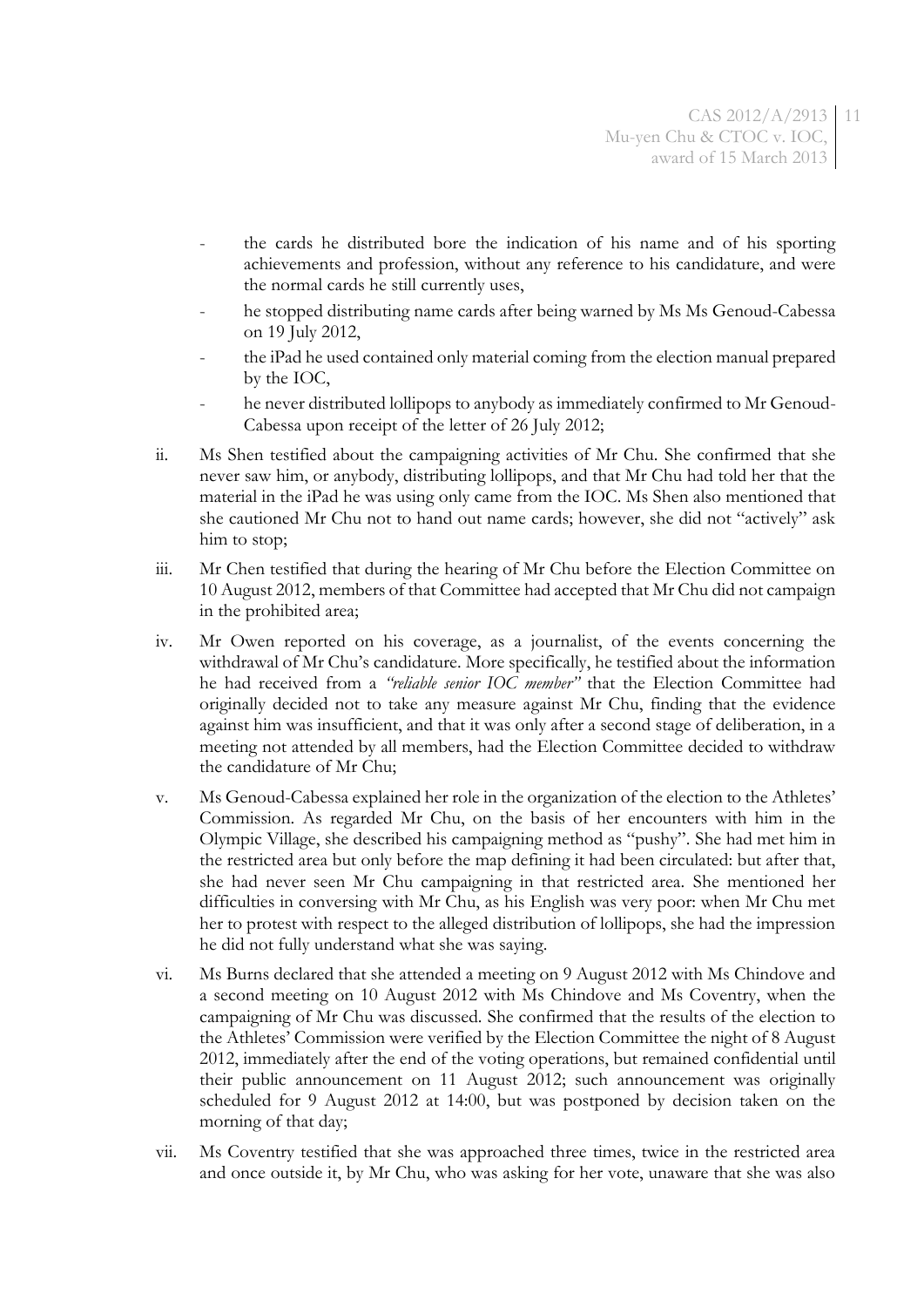a candidate, and that she saw him using an iPad. On 7 August 2012, she requested from someone, probably a volunteer, at the voting station, information on the procedure for filing complaint against Mr Chu, but was told that she had to have proof or evidence in support of a complaint. Finally, she confirmed that she attended a meeting with the Election Committee on 10 August 2012 after (and not before) she had sent an email to the IOC;

- viii. Ms Chindove (heard by telephone) stated that she also met Mr Chu two or three times campaigning in the restricted area with an iPad, and gave her account of the meetings she had with the Election Committee on 9 and 10 August 2012;
- ix. Mr de Kepper described his role in the preparation of the meeting of the IOC Executive Board which adopted the Decision upon recommendation of the Election Committee. Mr de Kepper also stated that he had no recollection that any memorandum or other document had been prepared by the IOC Juridical Committee with respect to the case of Mr Chu.
- 58. In this latter respect, Counsel for the Respondent, Mr Carrard, himself a member of the IOC Juridical Committee, stated that the Juridical Committee never met in August 2012 and at its first meeting post London 2012 in mid-September 2012 he simply gave the Juridical Committee a short report on the case and informed them it was continuing.
- 59. During the hearing, the Appellants provided the Panel with a bundle of CAS precedents. The Respondent objected to such late filing. The Panel, however, decided to accept the bundle produced by the Appellants, noting that it contained only copies of published decisions rendered by other CAS panels. At the conclusion of the hearing, Mr Chu made a personal statement, and the parties confirmed that their right to be heard and to be treated equally in the arbitration proceedings had been respected and that they had been given a fair opportunity to fully present their cases. The Appellants' counsel did note that some interruptions, by the IOC counsel, had made their oral presentation more difficult; the Panel was, however, satisfied that the Appellants' case had been presented as well as it could have been.
- 60. As instructed at the hearing and following a letter of the CAS Court Office dated 22 January 2013, the parties filed on 4 February 2013 their respective statements of costs. By letter dated 8 February 2013, the Appellants stated that they had no further submissions to produce regarding the Respondent's statement of costs. The Respondent did not comment on the Appellants' statement.

### *B. The Position of the Parties*

61. The following outline of the parties' positions is illustrative only and does not necessarily comprise every contention put forward by the parties. The Panel, however, has carefully considered all the submissions made by the parties, even if there is no specific reference to those submissions in the following summary.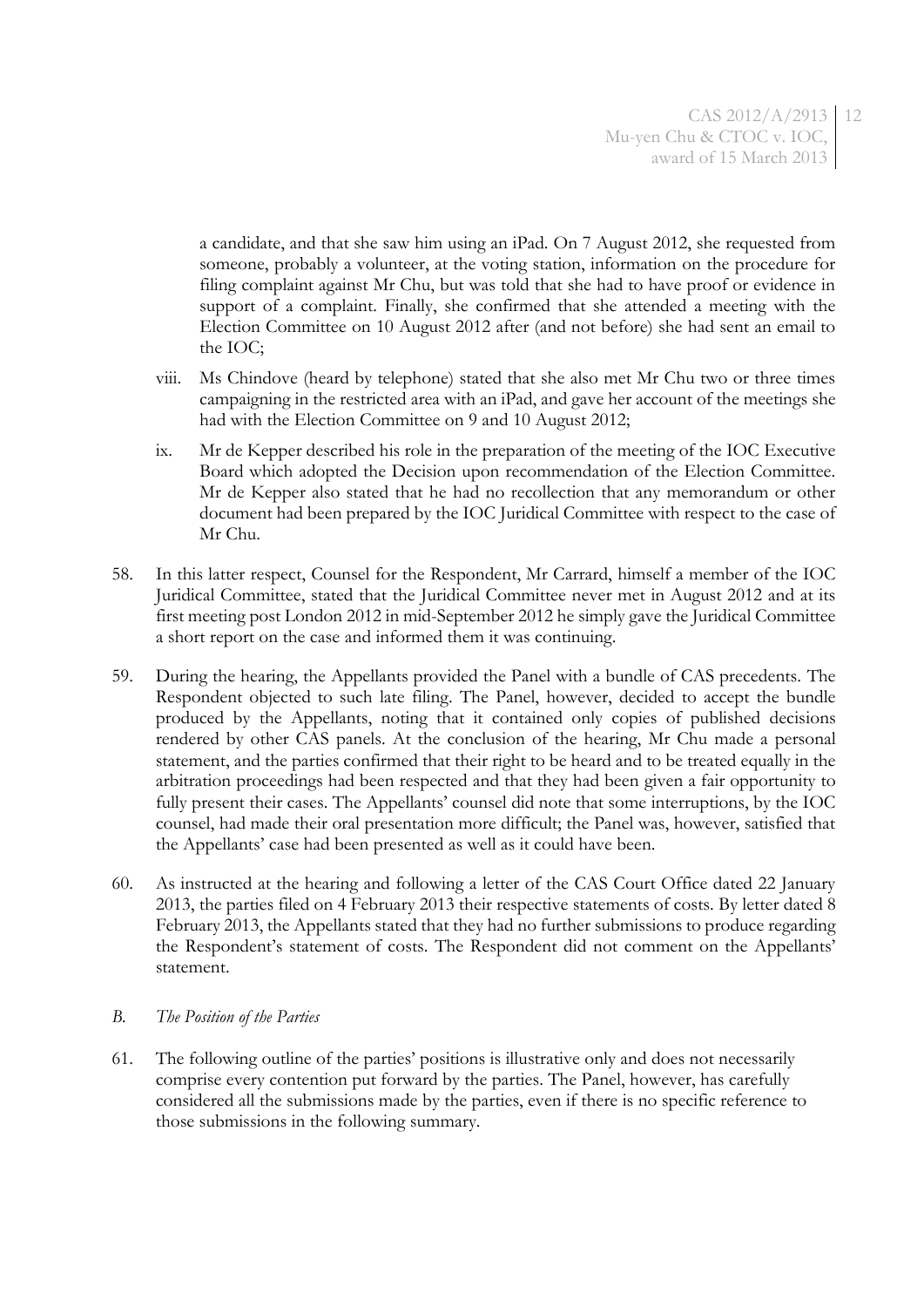- a) The Position of the Appellants
- 62. The Appellants' prayers for relief, indicated in their appeal brief, is the following:
	- *"• Stay and Annul the Respondent's Decision;*
	- *• Order the Respondent to release the results of the election;*
	- *• Order the Respondent to re-instate First Appellant as an election candidate and amend the election results accordingly.*

*Accordingly the Appellants Request that the Appeal be Allowed.*

*The Appellants Request that the Respondent pays all the costs and expenses arising out of this Arbitration"*.

- 63. In their written submissions, in other words, the Appellants criticize the Decision, defined to be *"unreasonable and totally unjustified"*, which they ask the Panel to set aside.
- 64. In support of their request, the Appellants submitted that the Respondent, in adopting the Decision, *"committed violations of both … procedural and … substantive elements"*, more specifically, that the Respondent failed *"to follow procedural and substantive requirements of the disciplinary process and furthermore reached an erroneous result"*. It is in fact the Appellants' contention that *"the Respondent failed to properly and effectively communicate the precise nature of the accusations"* brought against Mr Chu, and that *"no evidence was ever produced to substantiate"* the allegations against Mr Chu: the IOC did not discharge the burden of proof it had in that respect. In addition, the Appellants alleged that *"the Decision is contrary to the facts, has been arrived at without any proper regard for appropriate procedural safeguards, and constitutes an abuse of power"*: therefore, the actions of the Respondent were contrary to *"general law"*, and were *"unconstitutional"* and *"ultra vires"*; at the same time, the IOC failed to observe its own rules: *"the Respondent failed to study and apply the regulatory framework in a transparent and equitable manner"*, while the Appellants *"operated"* within the framework of, and according to, the IOC rules and *"followed the instructions and the interpretation of the rules, in a literal and purposive way"*.
- 65. At the hearing the Appellants emphasised, in addition, that the IOC had not presented direct evidence of the violations imputed to Mr Chu, and had not satisfied the burden of proof, according to the relevant standard; it had to show that Mr Chu had actually violated the applicable rules. More specifically, the Appellants emphasized that
	- there was no evidence of the alleged distribution of lollipops,
	- Mr Chu did not invite other athletes to vote for him on the occasions he informed them that an umbrella would be offered by the IOC to those who voted,
	- Mr Chu did not campaign in the restricted area,
	- the IOC letter of 26 July 2012 did not contain any indication of evidence supporting the charge therein made,
	- as a result of such letter only violations committed after 26 July 2012 could be taken into account; there was, however, no evidence of any infringement after that date,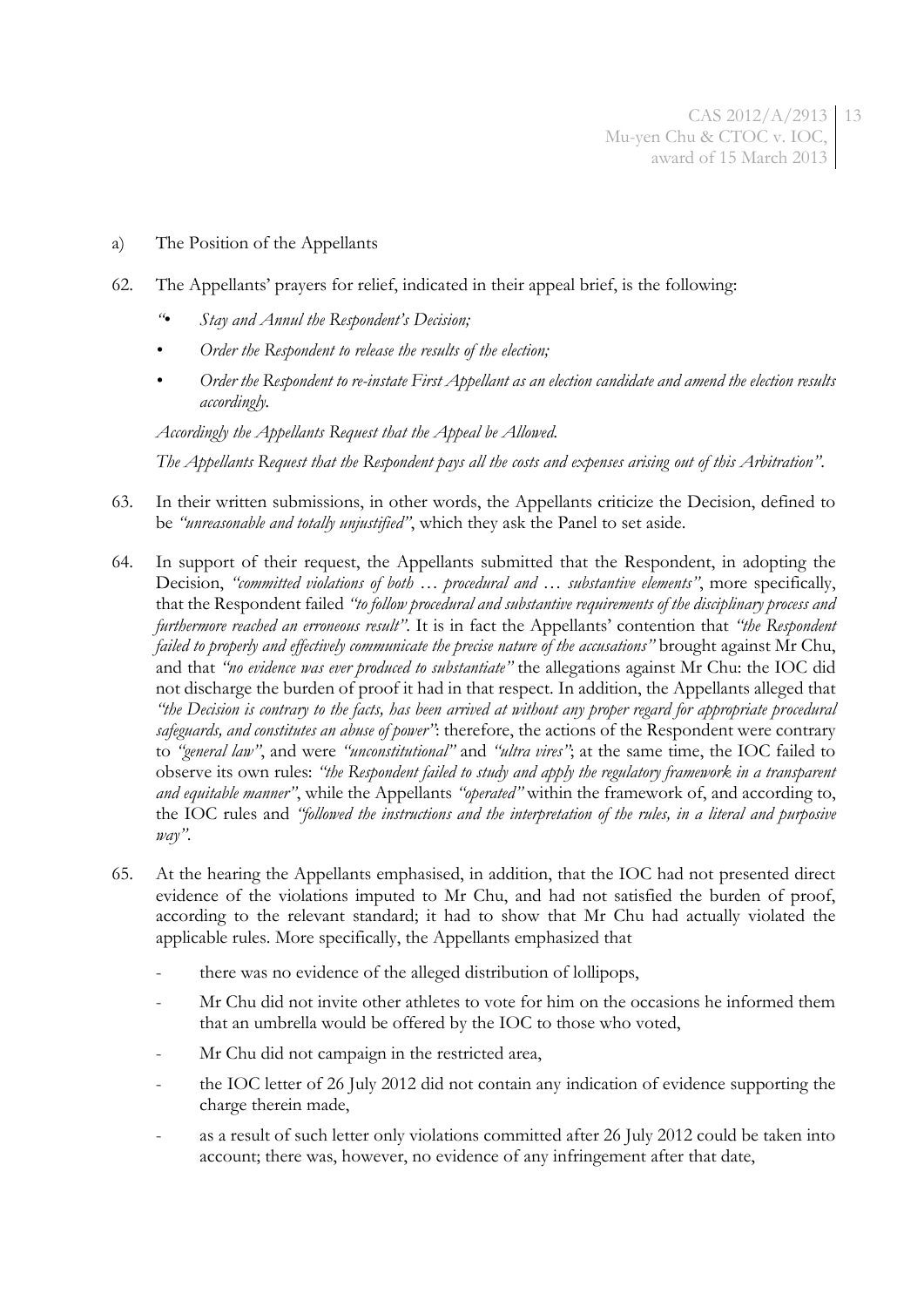- the complaints brought against Mr Chu by Ms Chindove and Ms Coventry were made very late, notably only after the election results were known,
- at the hearing of 10 August 2012, the Election Committee had accepted the explanations given by Mr Chu,
- the IOC rules on campaigning were not clear, and the IOC itself did not know how to apply them,
- the principle of equality of treatment was violated, as other athletes, responsible for serious violations, in particular an Australian candidate, were not sanctioned.
- 66. The Appellants criticized also the severity of the sanction imposed on Mr Chu and submitted that the IOC *"misdirected itself in terms of applying the disproportionate sanction in question"*.
- 67. In summary, the Appellants submitted that the Respondent:
	- *"(i) Erroneously interpreted and applied the current regulatory framework;*
	- *(ii) Failed to seek clarification and examine the Appellants' submissions regarding the applicability of the rules in question;*
	- *(iii) Erroneously and pedantically applied sanctions in an arbitrary and prejudicial way;*
	- *(iv) Erroneously applied sanctions having failed to consider the appropriate evidence;*
	- *(v) Failed to observe the rules on natural justice and due process by not producing its Reasoned Decision, in an expedited and efficient manner"*.
- b) The Position of the Respondent
- 68. In its answer, the IOC requested the CAS to issue an award:
	- *"I. Ruling that CAS dismisses the Appeal;*
	- *II. Ordering the Appellants, to pay all the costs of the arbitration as well as a contribution to the legal fees and other expenses of the Respondent"*.
- 69. In support of its request to have the appeal dismissed, the Respondent first explained the general context and meaning of the process that led to the Decision, and next set out the reasons why the Decision did not violate any applicable regulation and was fully justified by the violations committed by the First Appellant.
- 70. The IOC initially underlined that *"this case is not about a "sanction" in the ordinary sense of the word. The fundamental issue at stake is the IOC's autonomy and the right to organize and structure itself freely … in such a situation, the interests of the association outweigh those of an individual athlete"*. In that context, the IOC explained the importance of ensuring that all candidates standing for election to the Athletes' Commission *"comply strictly with the rules of conduct and other applicable regulations so that no candidate may fabricate any advantage over his or her competitors by breaking in any way the rules for a fair campaign"*. As a result, *"the nature and purpose of the measures taken against candidates … is to ensure that*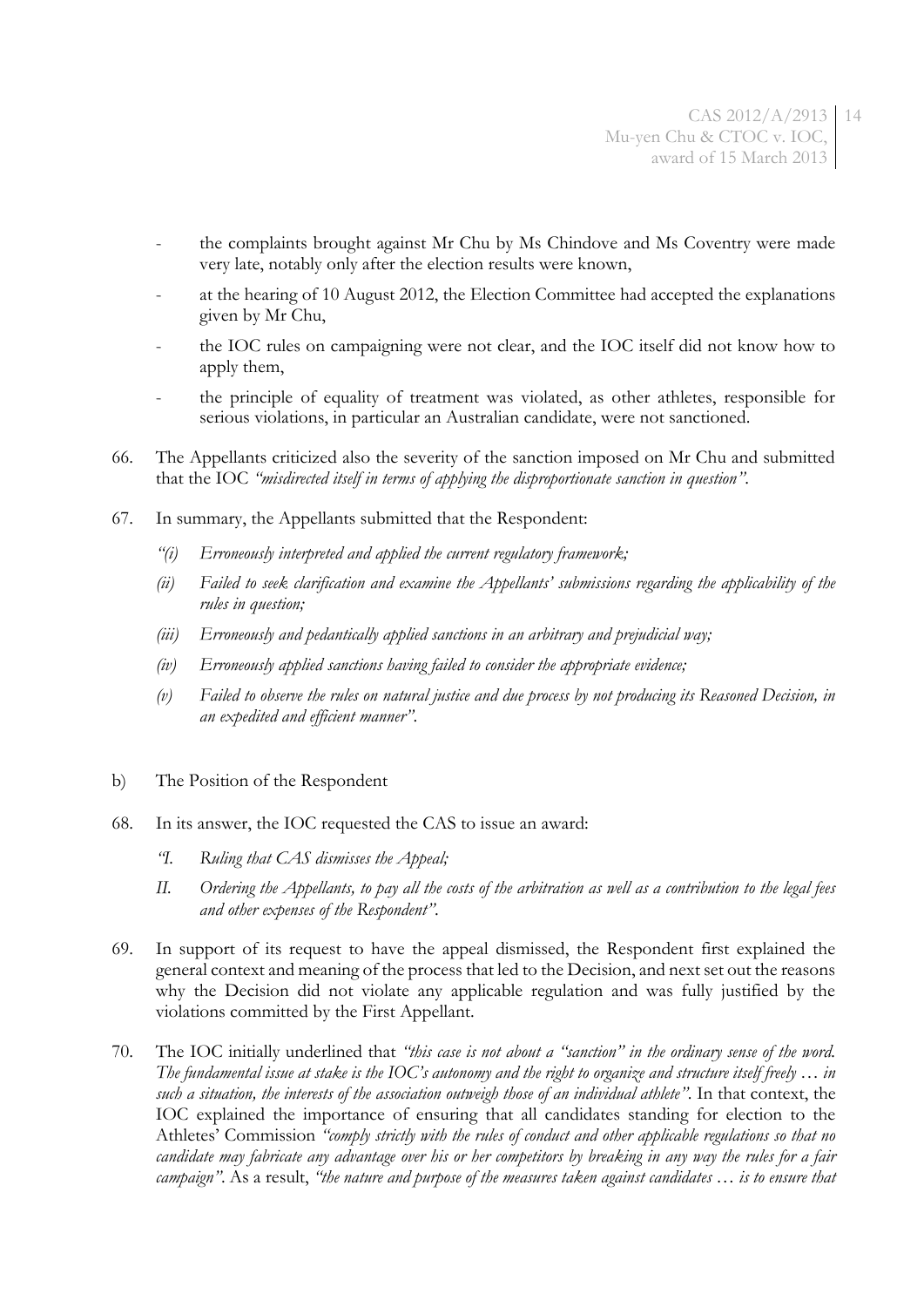*the Election constitutes a fair political process without excessive campaigning"*. By the same token, *"the Election Committee is not a disciplinary body"*. Therefore, its procedures are informal, and it is not customary for candidates to be assisted by legal counsel with respect to an internal process of the IOC.

- 71. With respect to the violations committed by the First Respondent, the IOC noted that *"taken individually, some of the incidents reported may not be considered as serious. However, their accumulation and repetition provided the First Appellant with a substantial advantage over those candidates who complied strictly with the Rules of Conduct. The First Appellant had been warned on several occasions formally or informally. The First Appellant failed to take heed of these warnings and persisted with his excessive, aggressive style of campaigning, which was contrary to the Rules of Conduct and spirit of fair-play expected from him"*.
- 72. More specifically, it was the Respondent's submission that:
	- i. the First Appellant violated the prohibition to distribute and/or display, inside or outside the Olympic Village, any *"document, poster, sign, banner or gift"*: such violation was committed by handing out unapproved name cards on 19 July 2012, by displaying the Election Manual to athletes on 23 July 2012 and by using his iPad to display extracts of the Election Manual, and/or of the IOC website, or as a form of promotional mechanism to encourage athletes to vote for him;
	- ii. the First Appellant violated the prohibition to use any *"form of material … or financial inducement to vote*": Mr Chu distributed lollipops in the residential area of the Olympic Village, asking athletes to vote for him; Mr Chu also enticed the athletes to vote for him by informing them that they would be given a complimentary umbrella, courtesy of the Election Committee, if they voted, while himself accompanying the athletes to the voting station;
	- iii. the First Appellant violated the *"specific instructions"* the candidates had received by email on 17 July 2012 ([§ 9](#page-1-0) above) with respect to the areas where all forms of campaigning were prohibited: throughout the entire voting period, Mr Chu openly promoted his candidature in the restricted areas by either using the election manual itself or his iPad or by gesturing to voters and drawing their attention to his name badge.
- 73. As to the consequence of such violations, the Respondent submitted that the measure taken (the withdrawal of the candidature) was *"necessary"* in order to ensure *"fairness"* and *"equality of chance"* amongst candidates which had been disrupted, was the only sanction apt to achieve such result, and was consistent with previous cases. In addition, in the Respondent's contention, the organs of the IOC that came to such conclusion exercised the discretion they enjoyed under Swiss law: as a result, their discretion should be respected and the Decision should stand.

# **III LEGAL ANALYSIS**

# *A. Jurisdiction*

74. CAS has jurisdiction to decide the present dispute between the parties and is not challenged.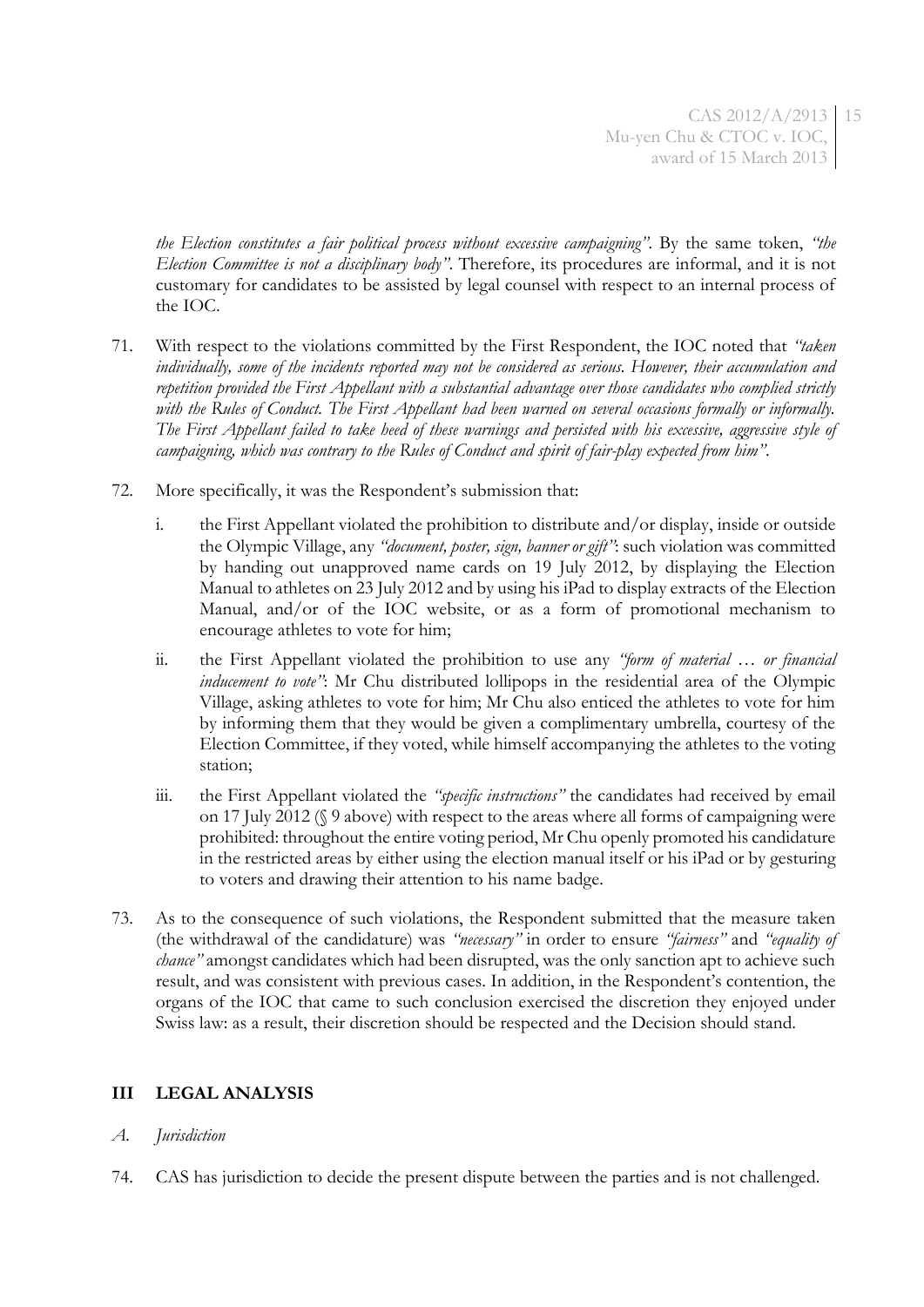75. In particular, the Appellants refer, for the purposes of Article R47 of the Code, to Rule 61 of the Olympic Charter, whose para. 2 provides that *"any dispute arising on the occasion of, or in connection with, the Olympic Games shall be submitted exclusively to the Court of Arbitration for Sport (CAS), in accordance with the Code of Sports-Related Arbitration"*, and to the email sent by the IOC on 30 August 2012 (§ [24](#page-4-0) above). The Respondent, while submitting that the present dispute is not covered by any arbitration clause, expressly declared that it *"accepts arbitration and does not oppose CAS jurisdiction"*. The jurisdiction of CAS was further confirmed by the parties' signing the Order of Procedure.

### *B. Appeal Proceedings*

- 76. As these proceedings involve an appeal against a decision regarding an international level athlete brought on the basis of rules providing for an appeal to the CAS, they are considered and treated as appeal arbitration proceedings in a disciplinary case of international nature, within the meaning and for the purposes of the Code.
- *C. Admissibility of the Appeal*
- 77. The admissibility of the appeal is not challenged by the Respondent. No further internal recourse against the Decision is available to the Appellant within the structure of the IOC. Accordingly, the appeal is admissible.
- *D. Scope of the Panel's Review*
- 78. According to Article R57 of the Code,

*"the Panel shall have full power to review the facts and the law. It may issue a new decision which replaces the decision challenged or annul the decision and refer the case back to the previous instance…".*

- *E. Applicable Law*
- 79. The law applicable in the present arbitration is identified by the Panel in accordance with Article R58 of the Code.
- 80. Pursuant to Article R58 of the Code, the Panel is required to decide the dispute

*"*… *according to the applicable regulations and the rules of law chosen by the parties or, in the absence of such a choice, according to the law of the country in which the federation, association or sports-related body which has issued the challenged decision is domiciled or according to the rules of law, the application of which the Panel deems appropriate. In the latter case, the Panel shall give reasons for its decision"*.

- 81. As a result of the foregoing, Panel considers the IOC rules and regulations to be the applicable regulations for the purposes of Article R58 of the Code, and that Swiss law applies subsidiarily.
- 82. The provisions set in the IOC rules and regulations which are relevant in this arbitration include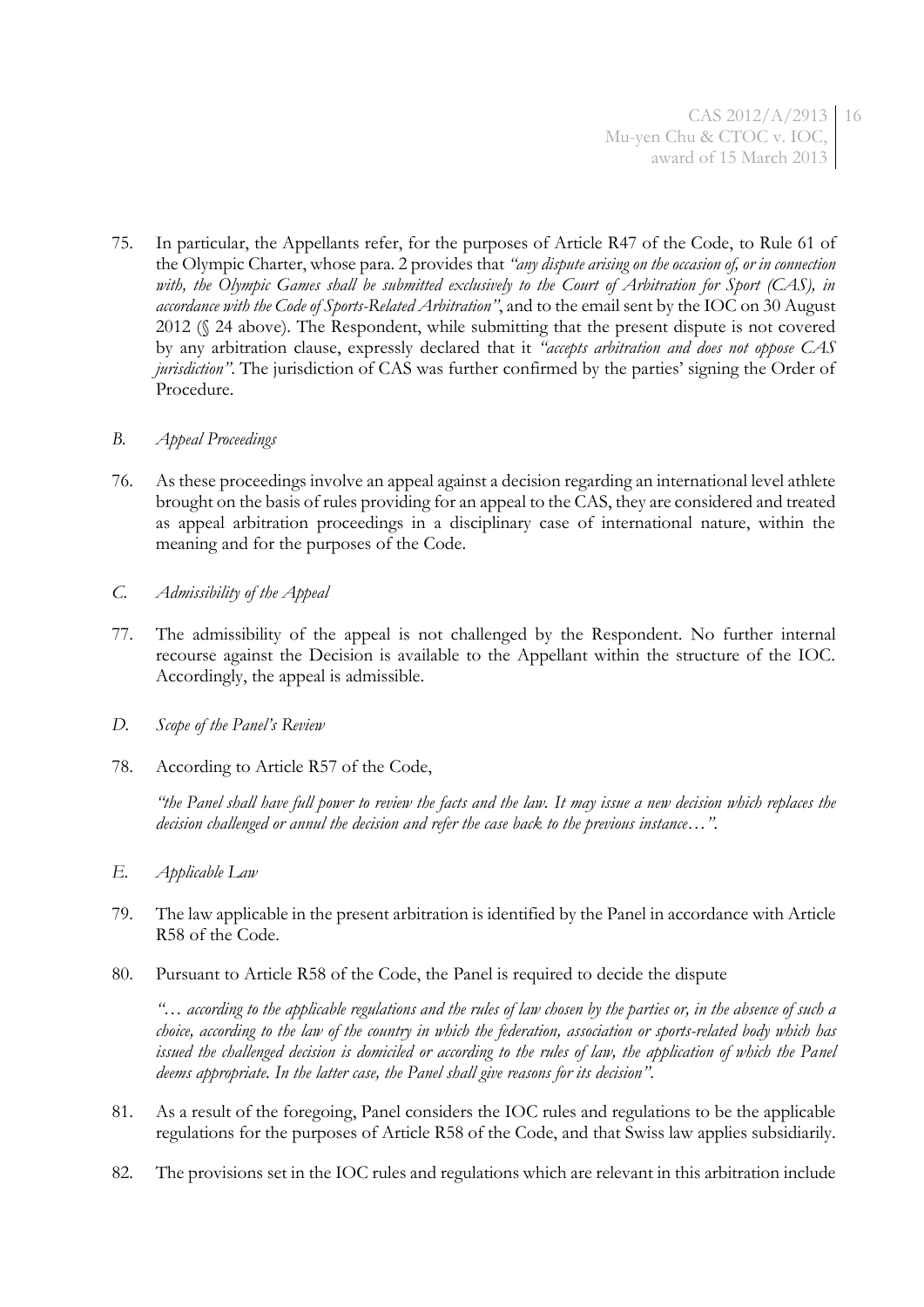the following:

#### i. in the Olympic Charter:

#### **Bye-law to Rule 21**

*"1. The IOC Athletes' Commission:* 

*An IOC Athletes' Commission shall be constituted, the majority of whose members shall be athletes elected by athletes participating in the Olympic Games. The election shall be held on the occasion of the Games of the Olympiad and the Olympic Winter Games in accordance with regulations adopted by the IOC Executive Board, in consultation with the Athletes' Commission, and communicated to the IFs and NOCs not later than one year prior to the Olympic Games at which such election is to be held.* 

*All regulations and procedures of the IOC Athletes' Commission shall be adopted by the IOC Executive Board after consulting of the IOC Athletes' Commission".*

ii. in the Regulations Relating to the IOC Athletes' Commission:

**Article 3.4.2** *"Presentation and submission of candidatures"*, second paragraph

*"To be admissible, the candidature proposal must include the following documents …:*

*b. The "Rules of Conduct Applicable to Campaigns for Election to the IOC Athletes' Commission" (Annex II) ("Rules of Conduct") duly signed by the candidate … and the President of the NOC"*

**Article 3.4.4** *"Election campaign"*

*"The election campaign shall be conducted in accordance with the Rules of Conduct"*

**Article 3.4.5** *"Election Committee"*

*"The Election Committee is responsible for the election, from the opening of the Olympic Village to the public announcement of the results. …*

*The role of the Election Committee includes:*

- *a. Supervising the election procedure, including the counting of ballot papers, and certifying the results; and*
- *b. Ensuring compliance with the "Rules of Conduct" once the Olympic Village opens, dealing with and issuing sanctions for all infringements and, if necessary, proposing measures and sanctions to the IOC Executive Board"*
- iii. in the Rules of Conduct Applicable to Campaigns for Election to the IOC Athletes' Commission (the "Rules of Conduct"), which are Annex II to the Regulations Relating to the IOC Athletes' Commission:

#### **Article 1** *"General Principles"*

*"The goal of the present Rules of Conduct is to ensure that each candidate has an equal opportunity to be elected.* 

*They must be complied with strictly by the candidate and by the NOC putting forward his or her candidature.* 

*The NOC is responsible for the candidate's conduct.*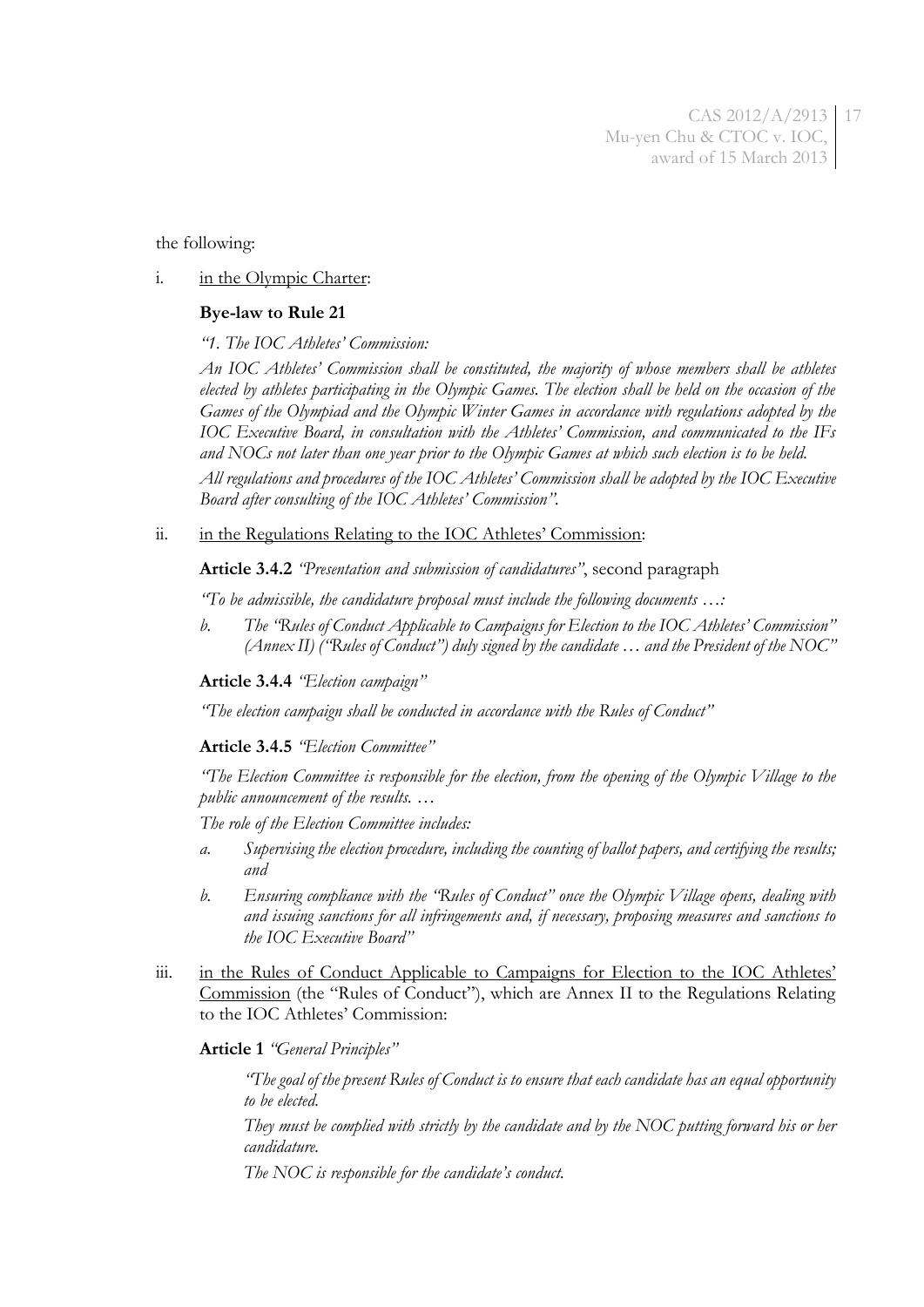*Candidates may promote their candidature, with dignity and moderation, in compliance with the present Rules of Conduct, the Olympic Charter and the IOC Code of Ethics.* 

*IOC members and IOC Athletes' Commission members, except if he/she is the president of the candidate's NOC, may under no circumstances endorse a candidate".*

**Article 3** *"Promotion of the Candidature during the Olympic Games"*

*"From the opening date of the Olympic Village, the Election Committee ensures compliance with the present Rules of Conduct.* 

*From the opening of the Olympic Village until the end of the election, candidates may promote their candidatures. However, no form of promotion may be undertaken in or around the voting offices (exact rules will be established based on the final layout of the Olympic Village for each edition of the Games, and communicated to all candidates).*

*Candidates must respect the athletes at all times, and act with respect regarding all other candidates.*

*Candidates are responsible for producing, at their own expense, a document in black and white (one sheet printed on one side, A4 format) presenting their candidature. This document is submitted for IOC approval no later than two months before the opening of the Olympic Village. A decision will be made within 15 days after arrival of the document.* 

*The IOC will send the candidates detailed instructions for submitting a video in which they can present their candidature. Candidates must strictly adhere to all instructions and submit their video, at their own expense, for IOC approval no later than two months prior to the opening of the Olympic Village. A decision will be made within 15 days of the IOC receiving the candidate's video.* 

*No other document, poster, sign, banner or gift may be distributed and/or displayed inside or outside the Olympic Village, including the NOC residential areas.* 

*No form of material (such as t-shirt, caps, pictures, etc.) or financial inducement to vote for a candidate or take part in the vote is permitted.* 

*No press conferences will be held on the candidatures".*

#### **Article 6** *"Sanctions"*

*"In the event of any infraction of the present Rules of Conduct, the following sanctions will be applied, depending on the severity and type of infraction; sanctions can be cumulative:* 

- *a. A confidential warning*
- *b. A public reprimand made at the chefs de mission meeting and displayed at the voting centres*
- *c. Withdrawal of the candidature*
- *d. Withdrawal of the candidate's right to stand for election at future Olympic Games*
- *e. Withdrawal of the right of the NOC to submit a candidate at forthcoming editions of the Olympic Games.*

*Cumulative infractions must be taken into consideration for the determination of the sanction.* 

*In the event of a repeat infraction, or two different but consecutive infractions, the second sanction will automatically be more severe.*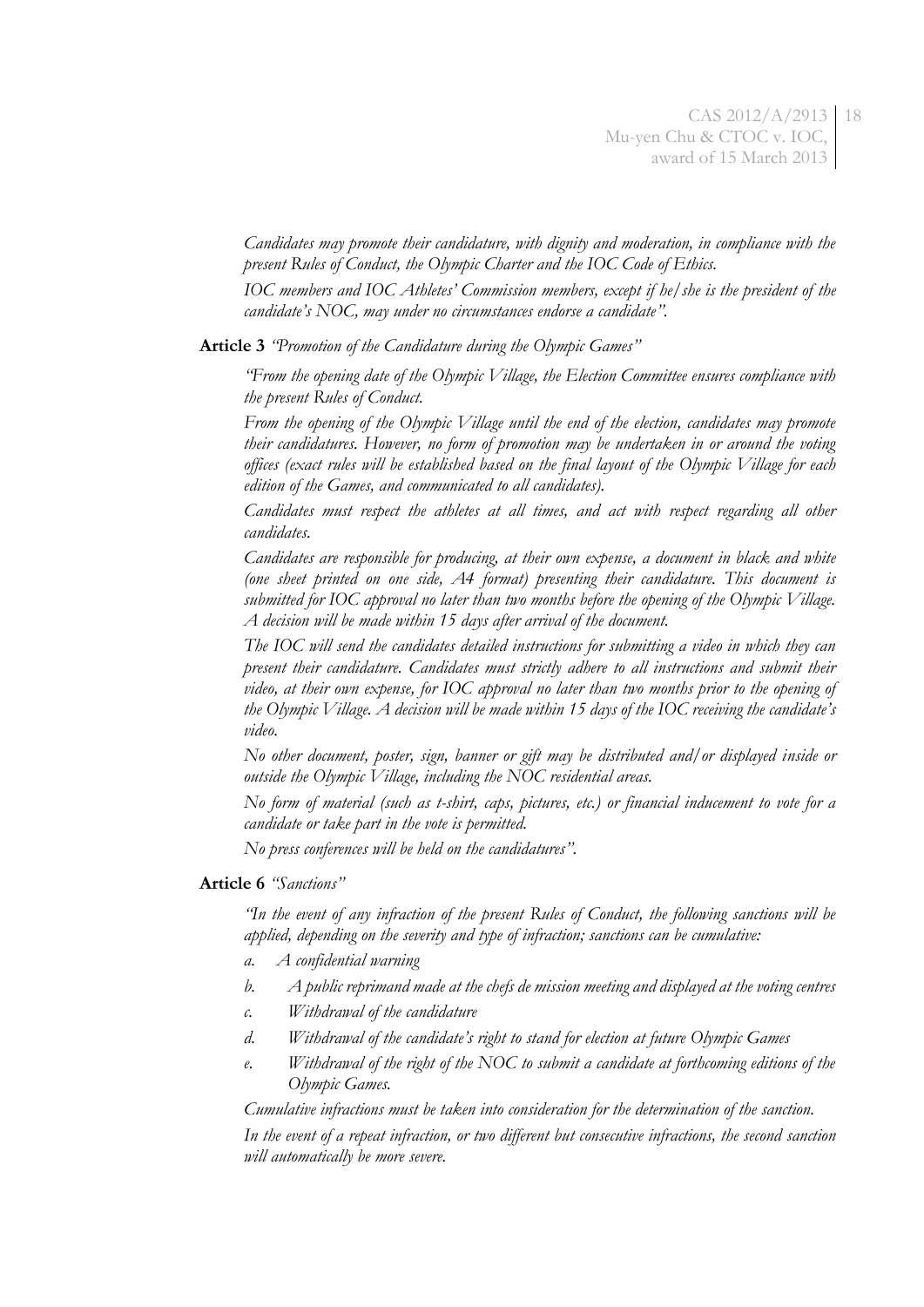*The Election Committee has the authority to impose sanctions a and b; the IOC Executive Board has the authority to impose sanctions c, d and e, upon the proposal of the Election Committee".*

### **Article 7** *"Procedure"*

*"The candidate or NOC concerned by an infraction has the right to be heard, in writing or orally at his/her discretion, by the Election Committee or by any person the Committee designates to such effect.* 

*If the right to be heard is exercised by means of a written document, this must be submitted within the deadline set by the Election Committee. If the right to be heard is exercised orally, the candidate or NOC may be accompanied by one person of his/her choice; a brief record of such hearing is produced, and a copy given to the candidate or NOC concerned.* 

*The Chef de Mission of the NOC of the candidate concerned must be informed in all cases. He or she may be heard if the Committee deems it necessary.* 

*Any sanction shall be the subject of a written and grounded decision. Decisions imposing sanctions b to e of article 6 are made public.* 

*For any measure or sanction, the candidate concerned is informed before it is made public. The Chef de Mission of the candidate's NOC is also informed. This information may be communicated orally or by electronic mail. If the information is communicated orally, a brief record is established and a copy given to the candidate or NOC concerned"*.

- *F. The Dispute*
- 83. The object of these proceedings is the Decision, adopted by the IOC Executive Board on 11 August 2012, upon recommendation of the Election Committee, to withdraw Mr Chu as a candidate for the election to the IOC Athletes' Commission taking place at the London OG. The Appellants challenge the Decision, by contending that no sanction should be imposed on Mr Chu, or in the alternative that the sanction applied was excessive, and therefore that Mr Chu had to be reinstated as a candidate. The Respondent, on the other hand, seeks the confirmation of the Decision, which it contends is fully justified by the violations of the applicable rules committed by the First Appellant.
- 84. As a result of the above, there are two main questions that the Panel has to examine:
	- i. whether Mr Chu is responsible for any violation of the rules governing the campaigning activity for the election to the IOC Athletes' Commission taking place at the London OG; and
	- ii. in the event any violation is found, whether the Decision to withdraw the candidature of Mr Chu is appropriate.
- 85. The Panel notes, that the Appellants raised a third issue, relating to alleged violations of procedural rules committed by the IOC, with respect to the hearing of Mr Chu by the Election Committee, on the grounds, *inter alia*, that he had not received any indication of the nature and purpose of the meeting which he had been invited to attend, that he was not given the opportunity to consult counsel, and that he did not receive a *"Reasoned Decision"*.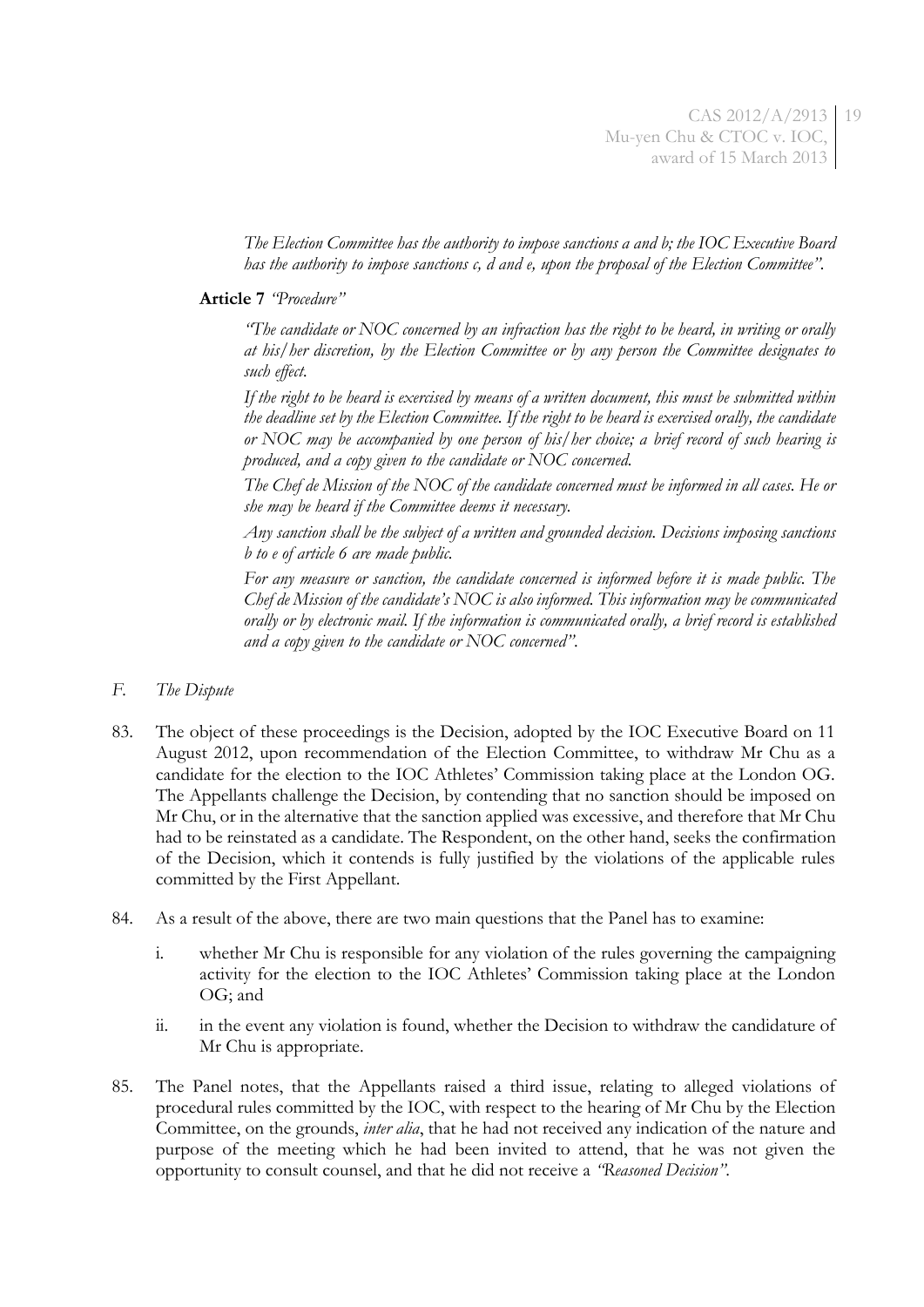- 86. The Panel, however, does not find it necessary to consider whether such procedural violations occurred and/or whether the First Appellant's right to be heard before the Election Committee was violated.
- 87. According to Article R57 of the Code, this Panel has full power to review the facts and the law, and its scope of review is basically unrestricted. The Panel consequently hears the case *de novo* and is not limited to the consideration of the submissions before the Election Committee: rather it can consider all new arguments produced by either party, including the Appellants, in this arbitration. Therefore even if a violation of the principle of due process, or of the right to be heard, occurred in the proceedings in respect of which the appeal is brought, it is cured, at least to the extent such violation did not irreparably impair the First Appellant's rights, by a full appeal to the CAS (CAS 94/129; CAS 98/211; CAS 2000/A/274; CAS 2000/A/281; CAS 2000/A/317; CAS 2002/A/378). In fact, the virtue of an appeal system which allows for a full rehearing before an appellate body is that issues relating to the fairness of the hearing before the tribunal of first instance *"fade to the periphery"* (CAS 98/211, citing Swiss doctrine and case law).
- 88. In short, this Panel has the power to adjudicate, through the vehicle of arbitration proceedings where the respect of the parties' right to be heard is fully guaranteed, the merits of the dispute, i.e. whether violations of the Rules of Conduct were committed, and if they were, the appropriate sanction, irrespective of any procedural question relating to the issuance of the Decision.
- a) Is Mr Chu responsible for any violation of the rules governing the campaigning activity for the election to the IOC Athletes' Commission taking place at the London OG?
- 89. By the Decision, the First Appellant was found guilty of a number of violations of the Rules of Conduct, i.e. of the rules governing the campaign for election to the IOC Athletes' Commission. More specifically, the Decision indicates Mr Chu to be responsible of *"distributing gifts"*, of *"campaigning in an area … prohibited"* and of *"using methods of campaigning … prohibited"*. The Respondent, then, submitted in this arbitration that the First Appellant violated the Rules of Conduct by:
	- handing out unapproved name cards,
	- displaying the Election Manual to athletes,
	- using his iPad to display extracts of the Election Manual, and/or of the IOC website, or as a form of promotional banner to encourage athletes to vote for him,
	- distributing lollipops in the residential area of the Olympic Village,
	- enticing the athletes to vote for him, by informing them that they would be given a complimentary umbrella if they voted, while accompanying the athletes to the voting station,
	- promoting his candidature in the restricted areas by either using his iPad or gesturing to voters and drawing their attention to his name badge.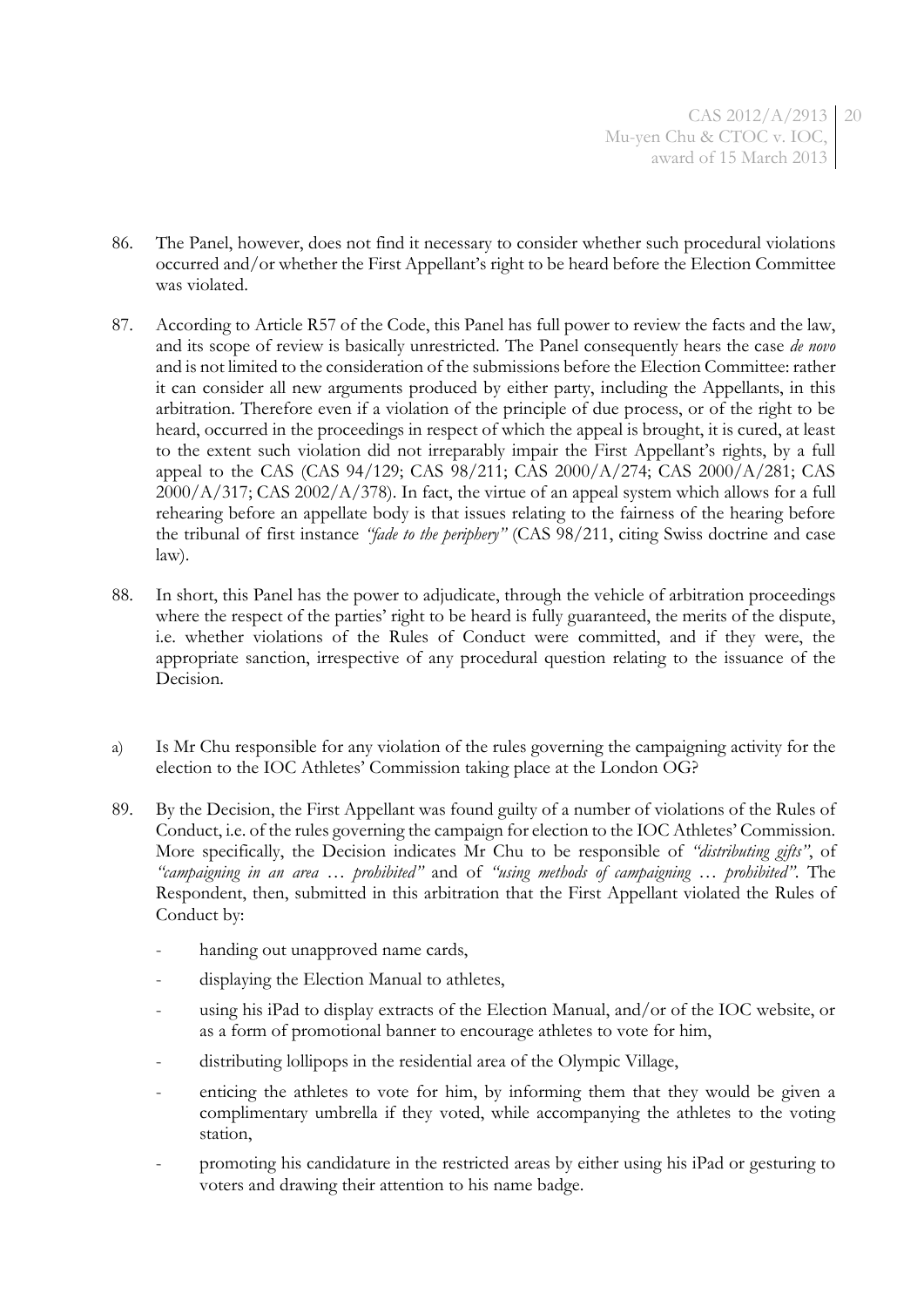- 90. The Appellants dispute such allegations and contend that the IOC has not satisfied the burden it had to substantiate the allegations against Mr Chu.
- 91. With respect to the burden of proof, the Panel finds that the general rules apply in order to determine which party should bear the consequences of the failure to prove its allegations. In such respect the Panel notes that pursuant to Article 8 of the Swiss Civil Code:

*"Chaque partie doit, si la loi ne prescrit le contraire, prouver les faits qu'elle allègue pour en déduire son droit"* ["Unless the law provides otherwise, each party shall prove the facts upon which it relies to claim its right"].

- 92. This principle applies also in CAS proceedings (see for instance CAS 96/159 & 96/166). As a result, in CAS arbitration, any party wishing to prevail on a disputed issue must discharge its "burden of proof", i.e. must meet the onus to substantiate its allegations and affirmatively prove the facts on which it relies with respect to that issue. In that respect, it is to be noted, as made clear in the CAS jurisprudence (CAS 96/159 & 96/166), *"selon la jurisprudence fédérale suisse, dans le cas où une preuve directe ne peut pas être rapportée, le juge ne viole pas l'art. 8 CC … en fondant sa conviction sur des indices ou sur un haut degré de vraisemblance (ATF 104 II 68 = JdT 1979 I 738, à la p. 545). En outre, des faits dont on doit présumer qu'ils se sont déroulés dans le cours naturel des choses peuvent être mis à la base d'un jugement, même s'ils ne sont pas établis par une preuve, à moins que la partie adverse n'allègue ou ne preuve des circonstances de nature à mettre leur exactitude en doute (ATF 100 II 352, à la p. 356)"* ["according to the Swiss federal case law, in the event direct evidence cannot be offered, a judge does not violate Article 8 of the Civil Code … if he bases his decision on inferences or on a high degree of likelihood ... . In addition, events whose existence must be presumed according to the normal course of things can be relied on as a basis for judgment, even if these events are not confirmed by evidence, at any rate if the opposing party does not allege or establish circumstances sufficient to put their existence in doubt"].
- 93. As a result, the Panel concludes that the IOC bears the burden of providing evidence of the facts on which its Decision to find violations of its rules of conduct and to impose sanctions in respect thereof was based: more specifically, the Respondent has the obligation to establish the existence of the violations imputed to Mr Chu.
- 94. It is against this background that the violations alleged against to Mr Chu must be examined.
- 95. As to the facts, the Panel notes that on the one hand it is not disputed (indeed is admitted on the basis of Mr Chu's declarations at the hearing) that Mr Chu:
	- distributed name cards;
	- displayed the Election Manual to athletes;
	- used his iPad to display extracts of the Election Manual, and/or of the IOC website;
	- informed the athletes that they would be given a complimentary umbrella if they voted.
- <span id="page-20-0"></span>96. It is on the other hand in issue whether Mr Chu:
	- took such action in order to promote his candidature;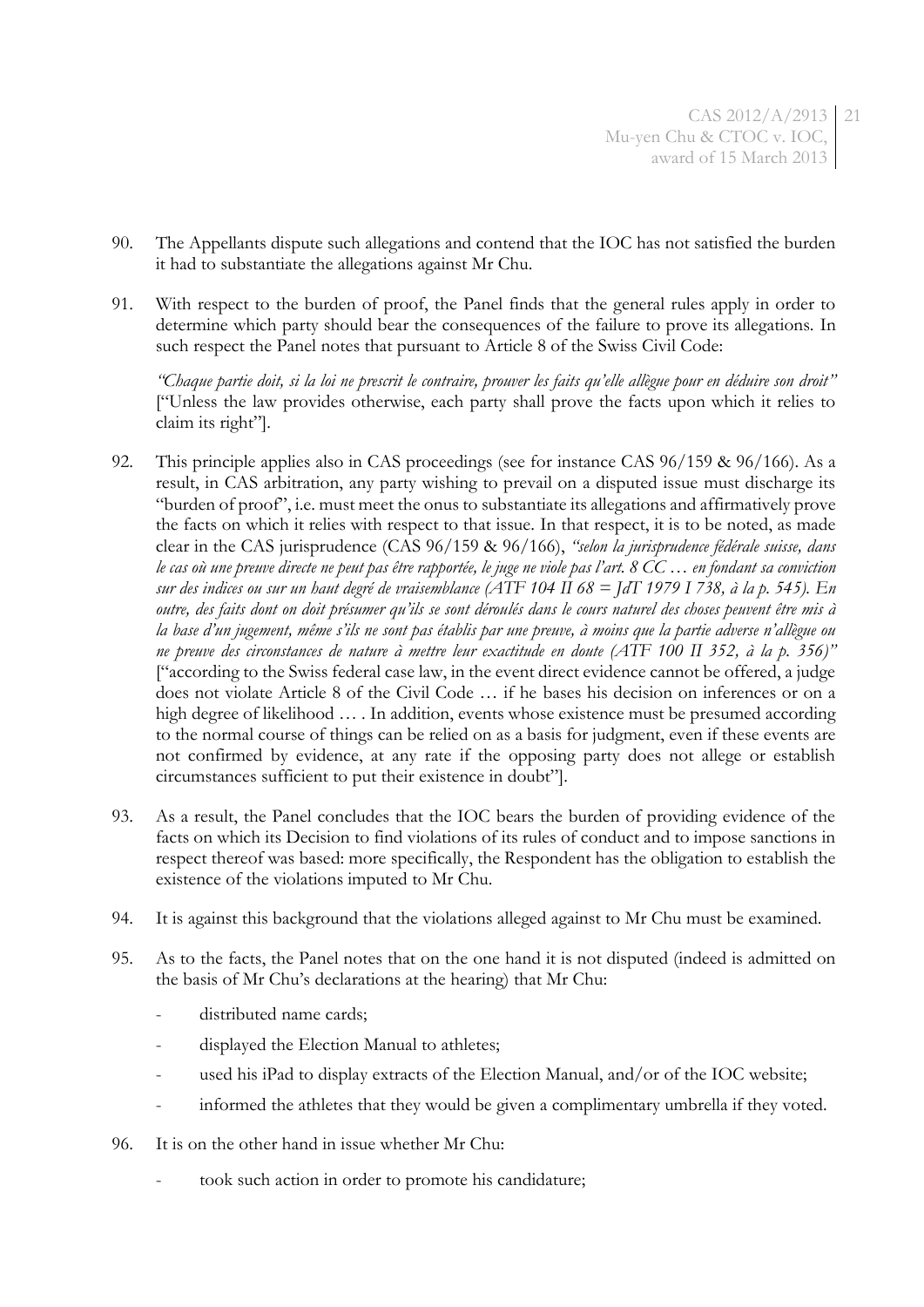- distributed lollipops;
- promoted his candidature in the restricted area;
- undertook any campaigning activity in a way inconsistent with the Rules of Conduct after receiving the letter of 26 July 2012 (§ [14](#page-2-0) above).
- 97. As to the first disputed point (mentioned at § [96](#page-20-0)), it is the Panel's opinion that all the actions taken by Mr Chu (distribution of name cards, display of the Election Manual, use of the iPad, indication that an umbrella would be offered to voters) were intended to promote his candidature (whether legally or not, it considers below: see point § [100\)](#page-22-0). Indeed, the only purpose for Mr Chu, no longer a competitor, to be at the Olympic Village during the London OG was to approach athletes and promote his candidature. Even though inspired by the best possible motives, i.e. to campaign for democracy and participation, any action taken by a candidate inevitably becomes a promotion of his/her position, as any voter would be likely to remember the person that had distributed name cards, displayed the Election Manual, used an iPad or informed him or her that an umbrella would be offered; not least because his image was on display on official material including in the vicinity of election booths. Indeed Mr Chu with admirable candour acknowledged that he hoped his actions would cause electors to vote for him.
- 98. As to the second disputed point (§ [96](#page-20-0) above), the Panel does not find sufficient evidence to confirm that Mr Chu distributed lollipops. The indication of such action was contained only in an email of 25 July 2012, sent to the IOC by Ms Fiona de Jong of the Australian Olympic Committee (§ [12](#page-2-1) above), who had not herself seen Mr Chu distributing lollipops, but solely referred to information provided by other athletes. Such statement, itself second hand hearsay, was not confirmed at the hearing by any deposition or oral evidence. The Panel does not consider probative Ms Burns' statement that other athletes were prepared to confirm violations but, as a matter of principle, would not indict fellow athletes.
- 99. As to the third disputed point (mentioned at § [96\)](#page-20-0), the Panel notes that the presence of Mr Chu in the restricted area (*i.e.*, in the area around the voting offices, as better described in a map sent to all candidates on 17 July 2012: § [9](#page-1-0) above) was confirmed at the hearing by Ms Coventry and Ms Chindove. Even though Ms Coventry is *de facto* interested in the outcome of this arbitration (as a candidate to the Athletes' Commission who would be elected following the withdrawal of Mr Chu), the Panel considers that it should accept her testimony and of Ms Chindove, since:
	- i. the inculpatory statements were made in emails to the IOC, at a time when (there being no evidence to the contrary) neither Ms Coventry nor Ms Chindove
		- were aware of any other accusation brought against Mr Chu with respect to his method of campaigning, and
		- knew the results of the election to the Athletes' Commission;
	- ii. they were confirmed at the hearing under oath and cross-examination;
	- iii. they have not been contradicted by any evidence adduced or argument advanced by the Appellants sufficient to put their accuracy in doubt;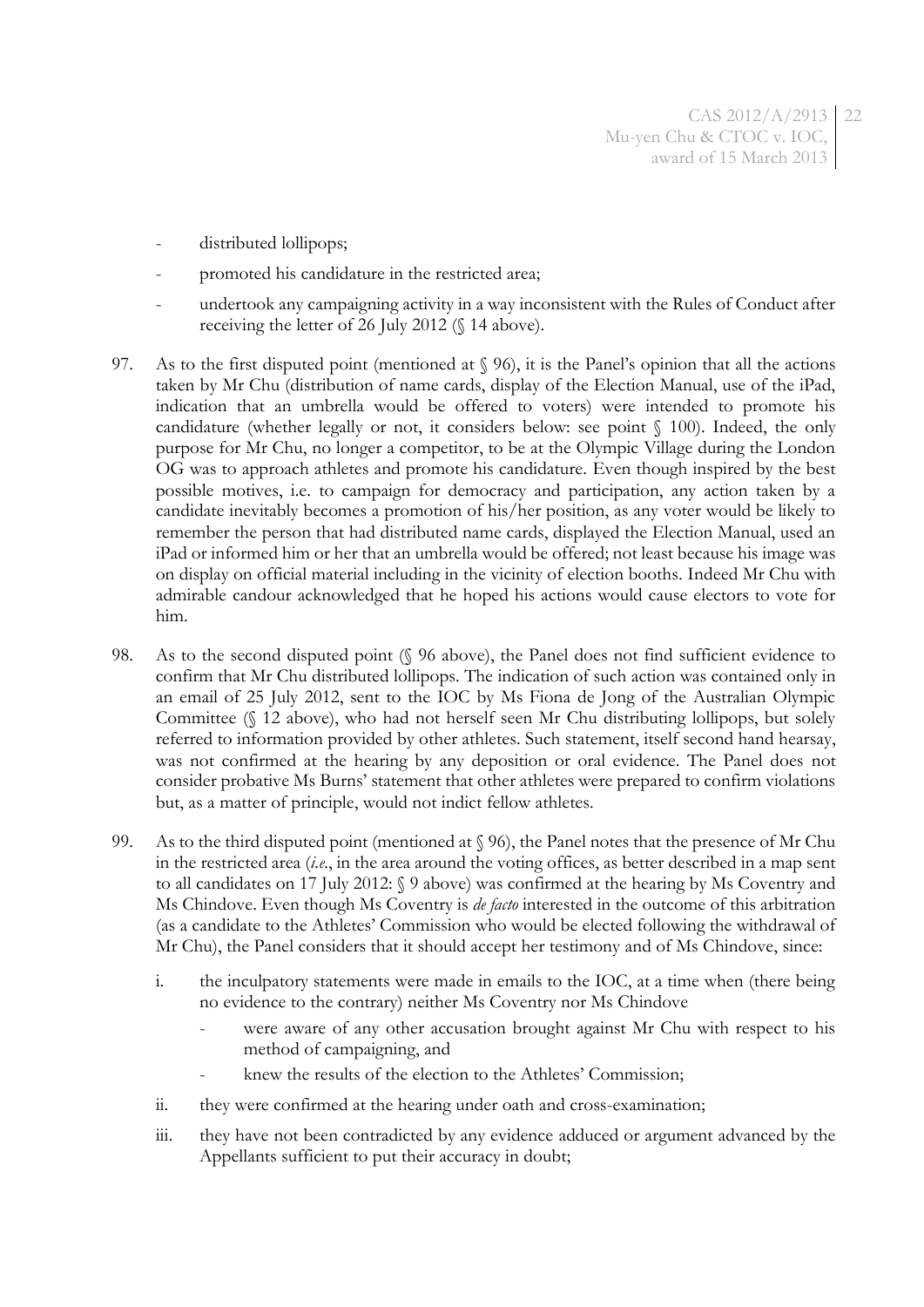- iv. Ms Genoud-Cabessa also saw Mr Chu campaigning near the voting offices, even though this was before the map defining the extent of the restricted area had been circulated.
- 100. On such basis, the Panel is satisfied that Mr Chu campaigned in an area where no form of promotion was allowed. More specifically, on the basis of the declarations of Mr Coventry and of Ms Chindove, and with reference to the fourth disputed point (§ [96](#page-20-0) above), the Panel finds that such infringement was also committed after 26 July 2012. The Panel accordingly concludes that by campaigning in the restricted area, Mr Chu violated Article 3, second paragraph of the Rules of Conduct.
- <span id="page-22-0"></span>101. The Panel finds too that the distribution of name cards, the display of the Election Manual to the athletes and the use of an iPad to display extracts of the Election Manual, and/or of the IOC website, by Mr Chu in order to promote his candidature, constitutes a violation of Article 3, sixth paragraph of the Rules of Conduct (providing that *"no … document, poster, sign, banner or gift may be distributed and/or displayed inside or outside the Olympic Village, including the NOC residential areas"* and making no reference to the need to prove intent); and that in any event those actions, coupled with the indication to the athletes that they would be given a complimentary umbrella if they voted, which indication was, in the Panel's view, clearly given to promote his candidature, served Mr Chu's interest, by enticing athletes to take part in the vote, were contrary to Article 3, seventh paragraph of the Rules of Conduct, prohibiting any form of *"material … inducement to vote for a candidate or take part in the vote"*. Overall, all such actions were at odds with the obligation to campaign *"with dignity and moderation"* (Article 1, fourth paragraph of the Rules of Conduct). No rule or article requires proof of causative effect by such unlawful campaigning.
- 102. The Panel's finding that Mr Chu violated the prohibition to campaign in the restricted area also after 26 July 2012 makes it unnecessary to consider whether the letter sent by the IOC to Mr Chu on 26 July 2012 had the effect of rendering irrelevant any infringement committed prior to that date, if not repeated. As clearly indicated in the same letter, in fact, any further violation of the Rules of Conduct (not restricted to offer of sweets) would trigger the intervention of the Election Committee and the adoption of measures against Mr Chu. This, unfortunately, is precisely what happened.
- 103. The allegation that other athletes may not have been sanctioned for violation of the Rules of Conduct does not assist the Appellants. It would show at most that other athletes should have been sanctioned and not that Mr Chu should not have been. The Panel adds that the evidence of other breaches was insubstantial. The photograph of the Australian candidate in the vicinity of a model kangaroo proved nothing in the absence of evidence that he deliberately posed together with it. The Panel noted that Mr Chu himself appeared in the photograph; the implications of this coincidence were not explored.
- 104. Further, it cannot be sensibly concluded, as the Appellants' counsel tentatively sought to argue, that the Rules of Conduct were obscure. On the contrary, their meaning was clear; no contentious issues of interpretation could be identified by the Panel. Nor could it fairly be said that the Rules could not be fully understood by the candidates, given the information provided to them and the cooperative attitude shown by the IOC representatives in their application. As a candidate Mr Chu had to claim knowledge of English (or French); if his claim was somewhat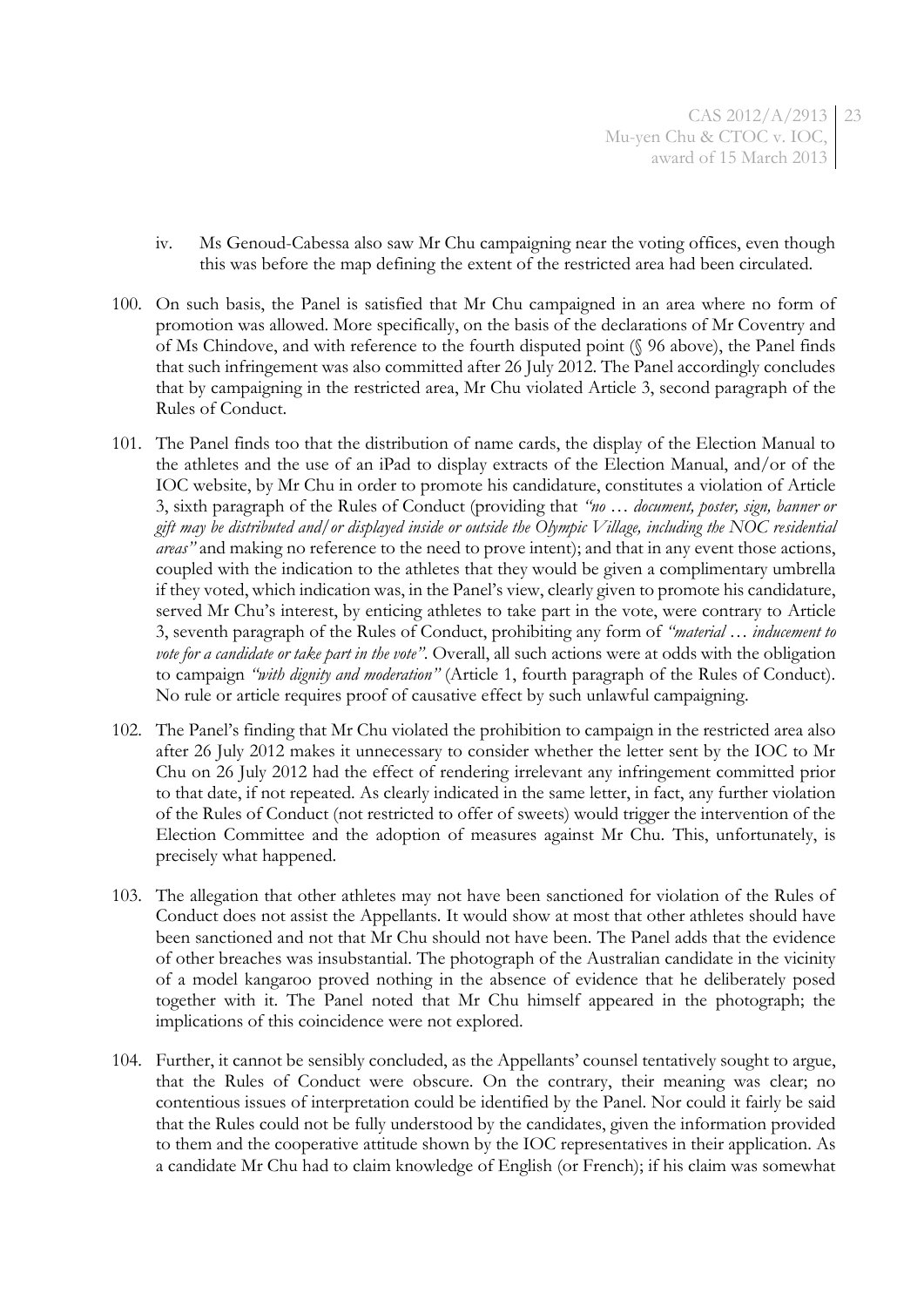exaggerated, he must take the consequences.

- 105. As a result, the Panel does not consider it appropriate to draw an adverse inference from the IOC's failure to call Ms de Franz as a witness: the points that the Appellants raised with respect to her examination (§ [42](#page-7-0) above), in fact, were either dealt with by other witnesses, are conceded or are not relevant.
- 106. In light of the foregoing, the Panel concludes that Mr Chu was responsible for the violation of the rules governing the campaigning activity for the election to the IOC Athletes' Commission which took place at the London OG. The Decision in its first aspect, i.e. on liability, is therefore correct in finding a breach.
- b) Is the Decision to withdraw the candidature of Mr Chu proper?
- 107. The IOC Executive Board, after holding that Mr Chu had violated the Rules of Conduct, decided to withdraw Mr Chu as a candidate for the election to the IOC Athletes' Commission. The Appellants contest this second aspect of the Decision, i.e. on sanction, of the Decision. They submitted such withdrawal to be excessive and disproportionate.
- <span id="page-23-0"></span>108. The Panel does not agree with the Appellants' submissions: in the Appellants' opinion, the Decision to withdraw the candidature of Mr Chu was proportionate to the infringements he committed, taking in mind (i) the seriousness of the violations, (ii) their repeated nature, (iii) the lack of heed paid not only to the repeated reminders in the documentation sent to or signed by candidates prior to the London OG referring to the Rules of Conduct, (iv) the lack of heed paid to the advice and warnings he received when in the Olympic Village, (v) the purpose sought by the infringed rules, and (vi) the range of the "sanctions" that could be imposed on him, *"depending on the severity and type of infraction"*, under Article 6 of the Rules of Conduct.
- 109. The Panel recognizes that the principle of proportionality requires that there must be a reasonable balance between the kind of the misconduct imputed to a subject and the consequence drawn by the body competent to evaluate such misconduct. More precisely, the principle of proportionality requires that (i) the measure taken by the competent body is capable of achieving the envisaged goal, that (ii) the measure taken by the competent body is necessary to reach the envisaged goal, and that (iii) the constraints which the affected person will suffer as a consequence of the measure are justified by the overall interest to achieve the envisaged goal. In other words, to be proportionate a measure must not exceed what is reasonably required in the search of the justifiable aim (CAS 2005/C/976 & 986, §§ 139-140, citing CAS precedents, legal doctrine and Swiss jurisprudence).
- 110. In that respect, the Panel notes that a violation of the Rules of Conduct, in accordance with their Article 6, can be sanctioned with:
	- a confidential warning,
	- a public reprimand,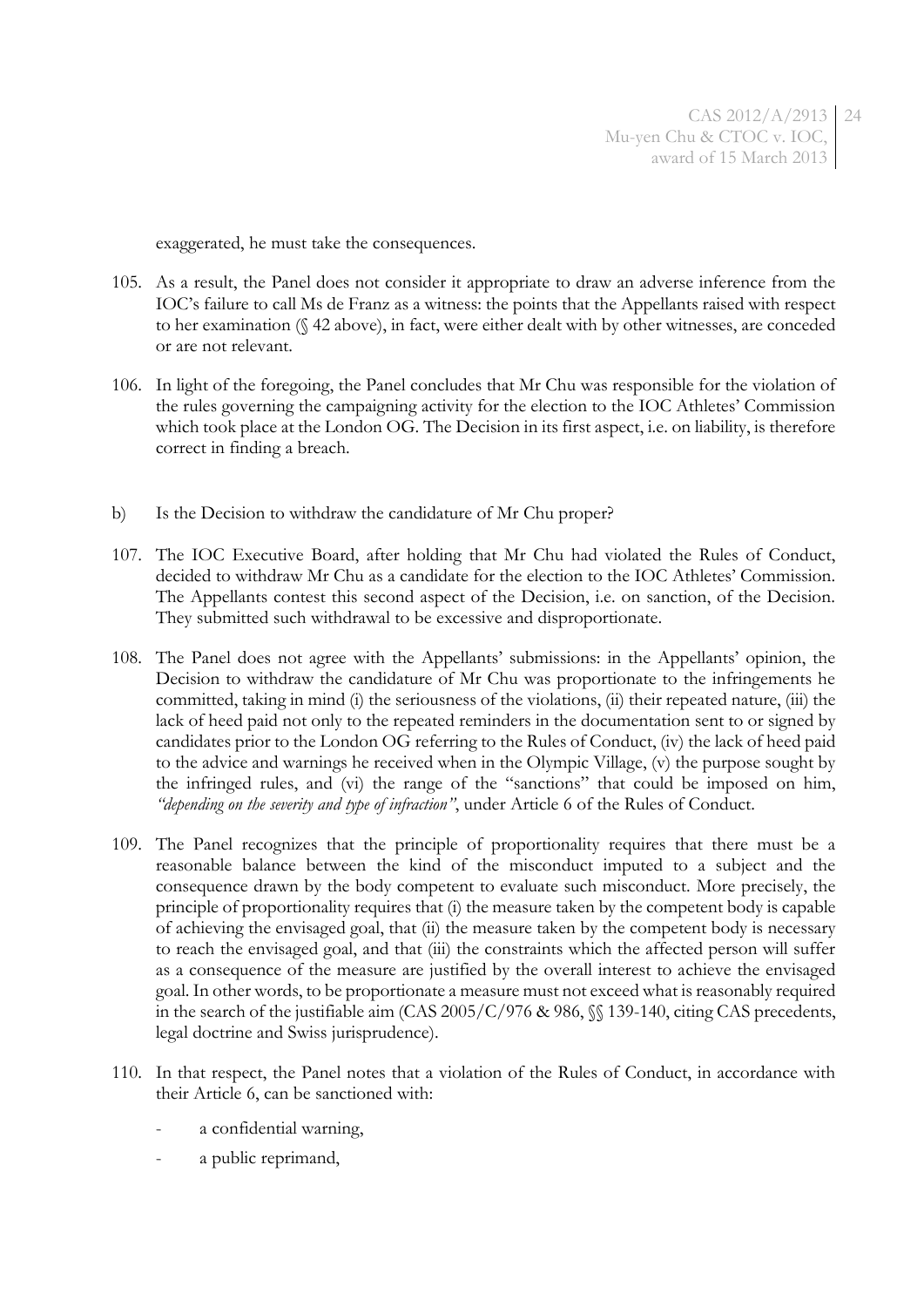- the withdrawal of the candidature,
- the withdrawal of the candidate's right to stand for election at future Olympic Games, and/or
- the withdrawal of the right of the NOC in question to submit a candidate at forthcoming editions of the Olympic Games.
- 111. In such scale, the withdrawal of the candidature is the most appropriate measure to sanction Mr Chu for the infringements committed at the London OG, as it appears to be a measure necessary to achieve the purpose sought and does not go beyond what required.
- 112. By Mr Chu's violations he interfered with the election process for the Athletes' Commission, by gaining an advantage on the candidates who had respected the rules. The withdrawal of the candidature, in that context (and in particular in the light of the features set out at § [108](#page-23-0) above), seems the only measure suitable to cure the effects of the violations committed by Mr Chu, juxtaposing the interest of Mr Chu on the one hand and the overall interest pursued by the IOC on the other: a minor sanction (a reprimand) would not be sufficient; a harsher one, impacting on subsequent elections, be excessive.
- 113. In any case, this CAS Panel, even though it has full power of review of the disputed facts and law in the exercise of its jurisdiction, accepts the *dictum* in the award of 21 May 2010, CAS 2009/A/1870, at § 125), under which *"the measure of the sanction imposed by a disciplinary body in the exercise of the discretion allowed by the relevant rules can be reviewed only when the sanction is evidently and grossly disproportionate to the offence (see TAS 2004/A/547, §§ 66, 124; CAS 2004/A/690, § 86; CAS 2005/A/830, § 10.26; CAS 2005/C/976 & 986, § 143; 2006/A/1175, § 90; CAS 2007/A/1217, § 12.4)"*. While not excluding, or limiting, its power to review the facts and the law involved in the dispute heard (pursuant to Article R57 of the Code), a CAS panel can decide, in specific and appropriate circumstances, not to exercise the power it indisputably enjoys, and will defer to the discretion exercised by the internal body of an association.
- 114. This Panel submits that such self-restraint is especially warranted in the situation at hand, where the freedom of an association to organize itself, setting the procedures for the election of its bodies and monitoring the observance of the rules adopted for that purpose, is at stake. The rules established by an association under Swiss law with respect to its organization pursue an interest of the association, which prevails over the individual interest of a member (HEINI/PORTMANN, *Das Schweizerische Vereinsrecht*, 3 rd ed., Basel, 2005, 155).
- 115. As a result, this Panel takes note of the discretion exercised by the IOC in imposing the measure it did on Mr Chu and finds that the sanction imposed on Mr Chu was proper and not disproportionate. Accordingly, it should stand.

#### *G. Conclusion*

116. In light of the foregoing, the Panel holds that the appeal brought by Mr Chu and the CTOC against the Decision is to be dismissed, and the Decision is confirmed.